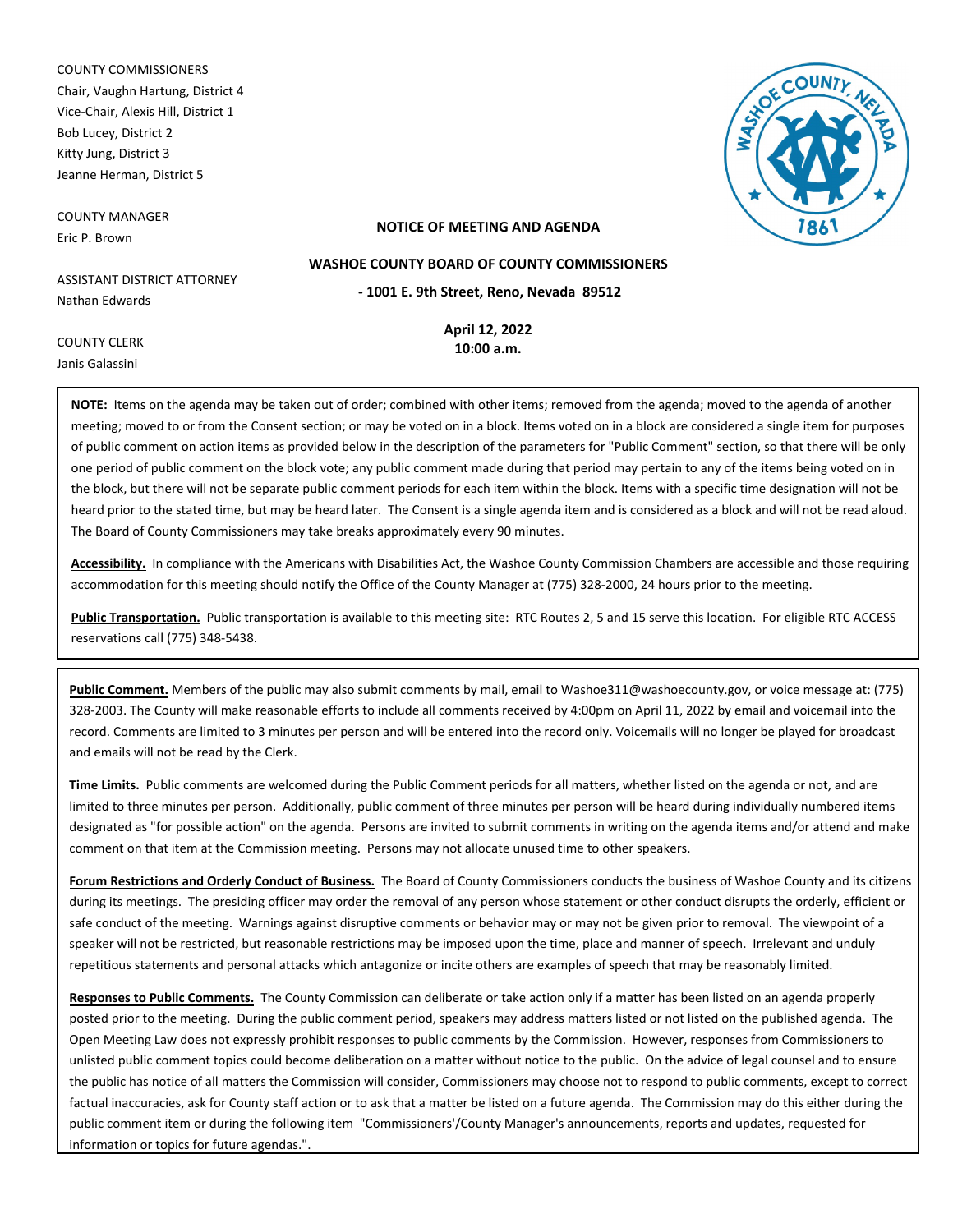Board of County Commissioners Meeting - April 12, 2022

Pursuant to NRS 241.020, the Agenda for the Board of County Commissioners has been posted at the following locations: Washoe County Administration Building (1001 E. 9th Street, Bldg. A), Washoe County Courthouse-Second Judicial District Court (75 Court Street), Reno City Hall - Clerk's Office (1 E. 1st Street); Sparks Justice Court (1675 East Prater Way); www.washoecounty.gov/bcc/board\_committees/ and https://notice.nv.gov.

Although no longer required under NRS 241.020, the agenda has been physically posted at the following locations: Washoe County Courthouse-Second Judicial District Court (75 Court Street), Reno City Hall - Clerk's Office (1 E. 1st Street), Sparks Justice Court (1675 East Prater Way).

Support documentation for the items on the agenda, provided to the Washoe County Board of Commissioners is available to members of the public at the County Manager's Office (1001 E. 9th Street, Bldg. A, 2nd Floor, Reno, Nevada) Erick Willrich, Assistant to the County Manager, (775) 328-2000 and on Washoe County's website www.washoecounty.gov/bcc <http://www.washoecounty.gov/bcc>

### **10:00 a.m.**

- 1. Salute to the flag.
- 2. Roll call.
- 3. Recommendation to acknowledge presentation and possible direction to staff on the Washoe County Financial Outlook for Fiscal Year 2023 and Budget. The overview includes a review of the General Fund's financial results for Fiscal Year 2021, a Mid-Year 2022 review, and economic, revenue and expense trends, Board of County Commissioners strategic goals, known cost increases, and a general outlook for Fiscal Year 2023 and Budget. Manager's Office. (All Commission Districts.) FOR DISCUSSION ONLY

*Attachments:* Staff Rep[ort\\_4-12-22\\_FY23 Financial Outlook Presentation](http://washoe-nv.legistar.com/gateway.aspx?M=F&ID=ea4d7886-c7e4-40ef-8351-51dbb3ecfe1f.docx)

- 4. Public Comment. Comment heard under this item will be limited to three minutes per person and may pertain to matters both on and off the Commission agenda. The Commission will also hear public comment during individual action items, with comment limited to three minutes per person. Comments are to be made to the Commission as a whole.
- Recommendation to acknowledge presentation regarding the construction and development of Nevada Cares Campus, the region's centralized campus for services and shelter for the homeless, located at 1800 Threlkel St, Reno, NV, 89512; and possible direction to staff to proceed with bringing forward, at a future board meeting in accordance with NRS 244.275 and any other applicable legal provisions, a purchase agreement with the Reno Housing Authority for the property located at 1775 E 4th St, Reno, NV, 89512, APN 008-211-50 (estimated purchase price of \$5 million). FOR POSSIBLE ACTION 5.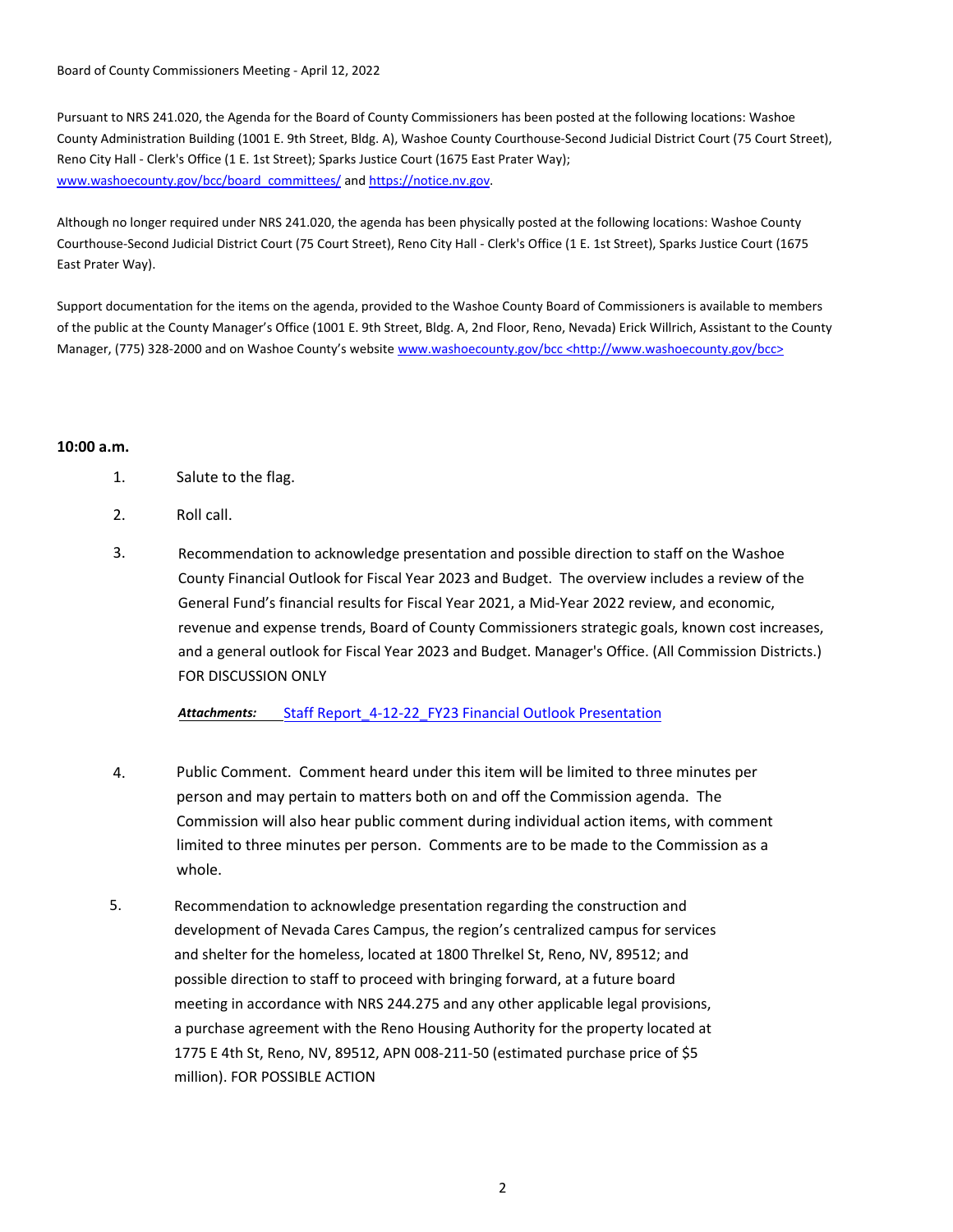6. Commissioners'/County Manager's announcements, reports and updates to include boards and commissions updates, requests for information or topics for future agendas. (No discussion among Commissioners will take place on this item.)

### **7. Donations. (FOR POSSIBLE ACTION)**

Recommendation to approve a Gift Deed to accept a land donation of 22.59 acres of undeveloped land identified as Assessor's Parcel Number (APN) 164-022-01, located on Alexander Lake Road and adjacent to the Huffaker Effluent Storage Reservoir in the South Truckee Meadows [at the appraised value of \$35,000.00], from Don Roger Norman, Trustee for the Don Roger Norman Trust, dated August 8, 1975, and authorize the Chair to execute all documents necessary to accomplish the acceptance of this land donation. Community Services. (Commission District 2.) FOR POSSIBLE ACTION 7.A.1.

[BCC 04-12-22 - Staff Report - Property Donation - R Norman](http://washoe-nv.legistar.com/gateway.aspx?M=F&ID=d7dca06e-883d-4012-b594-69d0a076129c.doc) [BCC 04-12-22 - Attachment 1 - APN 164 220 021 Gift Deed](http://washoe-nv.legistar.com/gateway.aspx?M=F&ID=5fade688-dd98-4972-be69-ada1163eed2e.pdf) *Attachments:*

# **8. Consent Items. (FOR POSSIBLE ACTION)**

Recommendation to approve, on the recommendation of the Chair, the reappointments of Mojra Hauenstein and Chadwick L. Giesinger to serve as Hearing Examiners pursuant to Washoe County Code Section 110.912.15 to fill terms beginning on April 12, 2022, and ending on April 11, 2026. Hearing Examiners are empowered by State Law and County Code to conduct public hearings and make decisions on certain variance, special use permit, and administrative permit applications. Community Services. (All Commission Districts.) FOR POSSIBLE ACTION 8.A.1

*Attachments:* [BCC 4-12-22 - Staff Report- Reappoint Hearing Examiners](http://washoe-nv.legistar.com/gateway.aspx?M=F&ID=ffb4a337-a7ac-4f15-86fc-1f32fddd55aa.doc)

- Recommendation to approve a Grant of Sanitary Sewer and Reclaim Facilities Easement between 40 Zircon LLC (Grantor) and Washoe County (Grantee) on a portion of Assessor's Parcel Number (APN) 017-301-30 [at the appraised value of \$15,000.00] for right-of-way, ingress and egress to construct, alter, maintain, inspect, repair, reconstruct, and operate sanitary sewer and reclaimed facilities. The easement is necessary for the construction and operation of the Pleasant Valley Sanitary Sewer Interceptor Reach 3 Project located in the South Truckee Meadows. Community Services. (Commission District 2.) FOR POSSIBLE ACTION 8.A.2.
	- [BCC 04-12-22 Staff Report Zircon Easement](http://washoe-nv.legistar.com/gateway.aspx?M=F&ID=2a3e04e1-357f-4e5b-9366-d7bc10b814e6.docx) [BCC 04-12-22 - Sanitary Sewer and Reclaim facilities Easement -](http://washoe-nv.legistar.com/gateway.aspx?M=F&ID=efd27ae7-0e0d-41e5-ab9c-205f7f5131a5.pdf)  40 Zircon LLC APN 017-301-30 *Attachments:*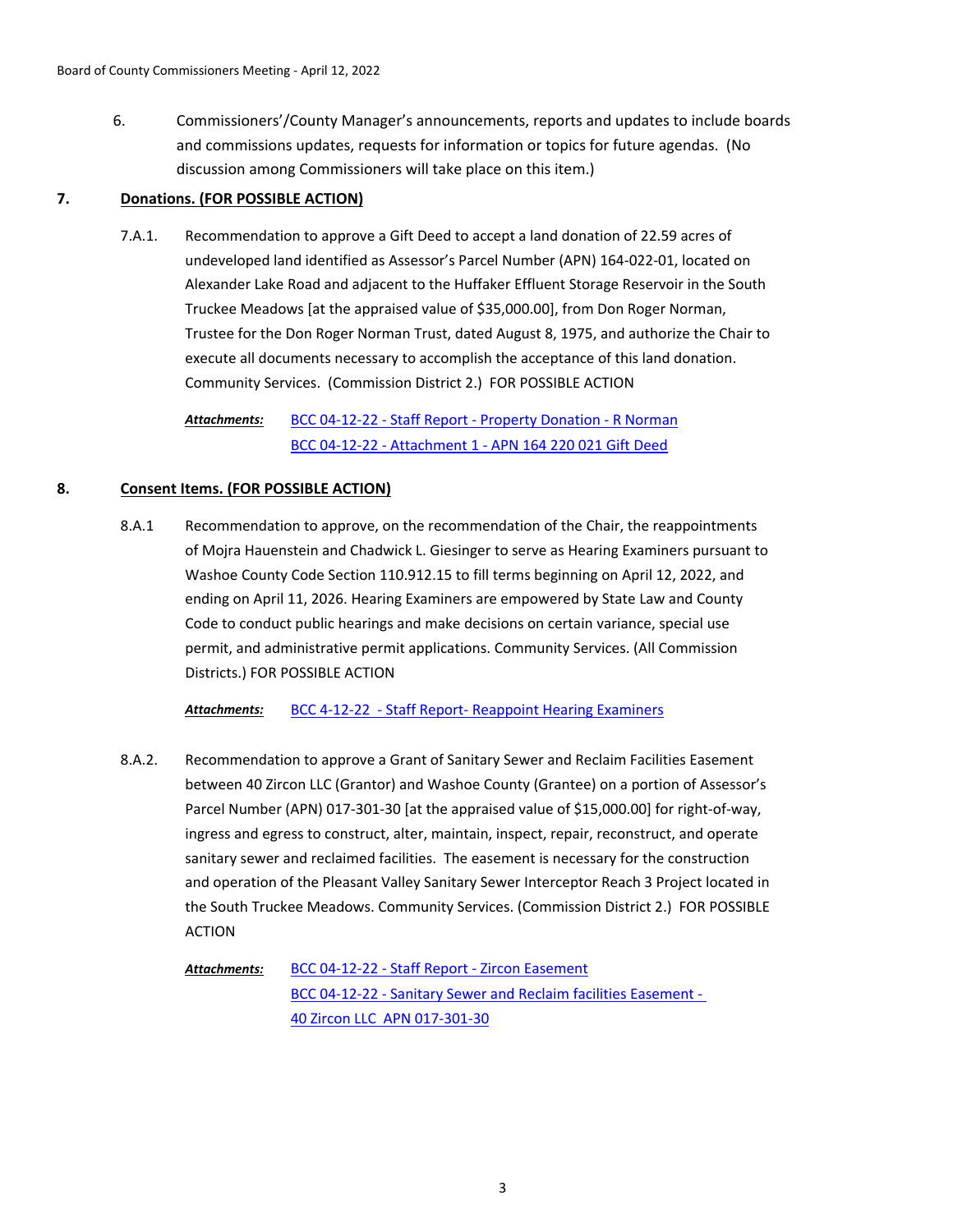Recommendation to award a bid and approve the Agreement to the lowest responsive, responsible bidder for the 2022/2023 Encroachment/Excavation Repair Project for Incline Village for the period of April 12, 2022 through December 31, 2023 to perform street cut pavement repairs as needed in Incline Village pursuant to Washoe County's Street Cut Ordinance at Washoe County Code (WCC) 85.058, et. seq., [staff recommends Sierra Nevada Construction, in the amount of \$131,007.00]. Community Services. (All Commission Districts.) FOR POSSIBLE ACTION 8.A.3.

[BCC 04-12-22 - Staff Report for EE Repair Incline Village](http://washoe-nv.legistar.com/gateway.aspx?M=F&ID=96a8a3a9-7cd3-49b5-81c2-b221ab0d6ea5.doc) [BCC 04-12-22 - Incline Village - Construction Agreement 22-23 EE](http://washoe-nv.legistar.com/gateway.aspx?M=F&ID=84d54195-7549-4b2f-add5-30c30b140412.pdf) *Attachments:*

Recommendation to approve Resolution R22-49 calling a public hearing (to be set for May 10, 2022) on the amendment of the boundaries of District No. 24 (Groundwater Remediation/Central Truckee Meadows Remediation District) in Washoe County, Nevada; providing for a notice of hearing and for other matters properly related thereto. Community Services. (All Commission Districts.) FOR POSSIBLE ACTION 8.A.4.

[BCC 04-12-22 - Staff Report - CTMRD Boundary Resolution](http://washoe-nv.legistar.com/gateway.aspx?M=F&ID=cea6191b-2942-4930-8f79-b49c4ce6f2df.docx) [BCC 04-12-22 - Attach 1 - CTMRD Boundary Amend Resolution](http://washoe-nv.legistar.com/gateway.aspx?M=F&ID=9614177c-3d73-48bf-8d97-42632393d043.docx) [BCC 04-12-22 - Attach 2 - CTMRD District Boundary 2022](http://washoe-nv.legistar.com/gateway.aspx?M=F&ID=ba171ef4-7476-4345-a814-4fd4093de2cf.pdf) *Attachments:*

Recommendation to approve a Quitclaim Deed between Washoe County and the Steamboat Commerce Center, LCC to quitclaim an existing 50-foot-wide Temporary Construction Easement and a 20-foot-wide Sanitary Sewer Easement, located on Assessor's Parcel Number (APN) 017-011-02, which were originally granted to Washoe County in 2007 for a sanitary sewer interceptor. Community Services. (Commission District 5.) FOR POSSIBLE ACTION 8.A.5.

> [BCC 04-12-22 - Staff Report - Steamboat Quitclaim APN](http://washoe-nv.legistar.com/gateway.aspx?M=F&ID=ef663ba6-93f9-4ecc-9cd7-01e8466d7bdc.doc)  017-011-02 [BCC 04-12-22 - Quitclaim APN 017-011-02](http://washoe-nv.legistar.com/gateway.aspx?M=F&ID=a9898ea0-6e41-4863-b5fa-ba7af2251509.pdf) *Attachments:*

Recommendation to approve a Quitclaim Deed between Steamboat Commerce Center, LLC and Washoe County, to transfer Assessor's Parcel Number (APN) 017-011-30 to Washoe County for use in the planned Pleasant Valley Interceptor Reach 3 Project for location of a Sanitary Sewer Lift Station [no cost to Washoe County]. Community Services. (Commission District 2.) FOR POSSIBLE ACTION 8.A.6.

[BCC 04-12-22 - Staff Report - Steamboat Comm Quitclaim](http://washoe-nv.legistar.com/gateway.aspx?M=F&ID=c794cb11-77b8-4ef9-96ac-7bffddeb4bcd.doc) [BCC 04-12-22 - Quitclaim Deed - APN017-011-30](http://washoe-nv.legistar.com/gateway.aspx?M=F&ID=710cdf3a-e3a6-4ab2-9eb8-6194ef3d5e44.docx) *Attachments:*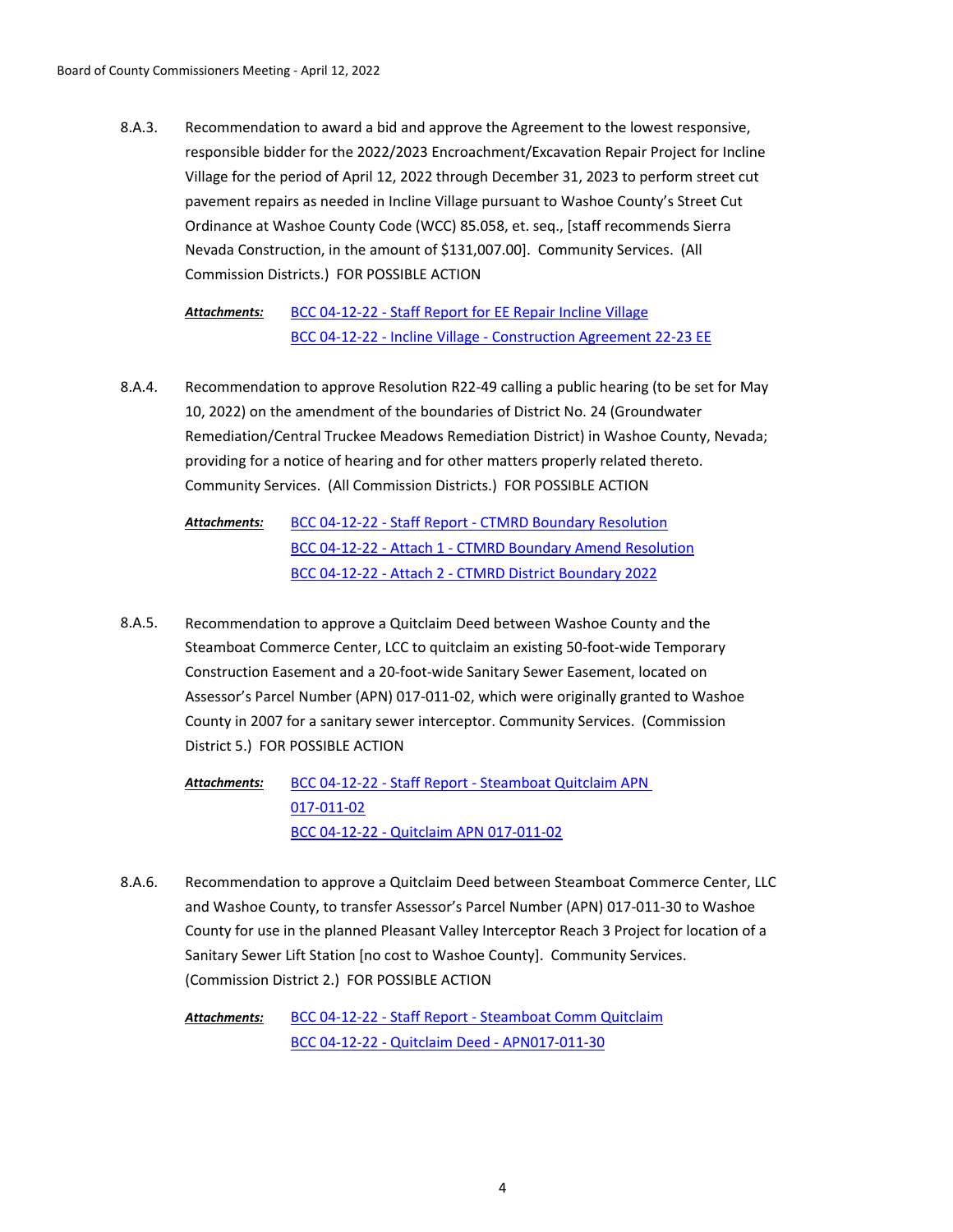Recommendation to: 1) approve a Termination of Sewage Service Agreement between Washoe County and Steamboat by Vintage, LP that recognizes the full satisfaction of a 1985 agreement for the reservation of sanitary sewer treatment capacity and associated monthly service fees in the South Truckee Meadows; and 2) to direct and authorize staff to write-off accounts receivable from April 2020 to present [in the approximate amount of \$85,000.00] for monthly service fees under the terms of the 1985 Sewage Service Agreement. Community Services. (Commission District 2.) FOR POSSIBLE ACTION 8.A.7.

[BCC 04-12-22 - Staff Report Steamboat Vintage Termination](http://washoe-nv.legistar.com/gateway.aspx?M=F&ID=e20f603e-426a-41a6-80a2-e076ae07d240.doc)  Sewer Credit Agreement [BCC 04-12-22 - Termination Sewer Agreement.doc](http://washoe-nv.legistar.com/gateway.aspx?M=F&ID=a33411dd-755d-4a61-946c-d5317a149c57.pdf) *Attachments:*

Acknowledge the following position changes for District Court and direct Washoe County Human Resources to process the following updates to reflect current classification terminology utilized within District Court: 1) reclassification of Assistant Clerk of Court job class 60016725 to Assistant District Court Administrator job class 60001162; 2) create a new job classification Filing Office Manager and eliminate the past classification/job title of Unit Manager; 3) create a new job classification of Specialty Court Coordinator and eliminate the past classification job/title of Specialty Court Officer; 4) revise job classification from District Court Deputy Clerk II to new classification District Court Deputy Clerk and eliminate job classification/title of District Court Deputy Clerk I; 5) reclassification of a Pre-Trial Services Program Manager position 70000619 to a Pre-Trial Services Officer III; 6) reclassification of a Pre-Trial Services Officer II position 70000646 to a Pre-Trial Services Officer III; 7) reclassification of an Integrated Case Services Manager position 70009302 to a Case Compliance Specialist; 8) Position alignment within court salary range for Director of Human Resources and Organizational Development position 70006125 to the same pay grade level of other District Court executive level positions, pay grade 462. No additional General Fund budget appropriations are being requested. Net changes result in an estimated annual [savings of \$8,000]. District Court. (All Commission Districts.) FOR POSSIBLE ACTION 8.B.1.

[BCC 4-12-2022 Staff Report-Notification of mid year position](http://washoe-nv.legistar.com/gateway.aspx?M=F&ID=09a86cbd-8248-4d37-8905-b6b2a1935e21.docx)  changes -District Court *Attachments:*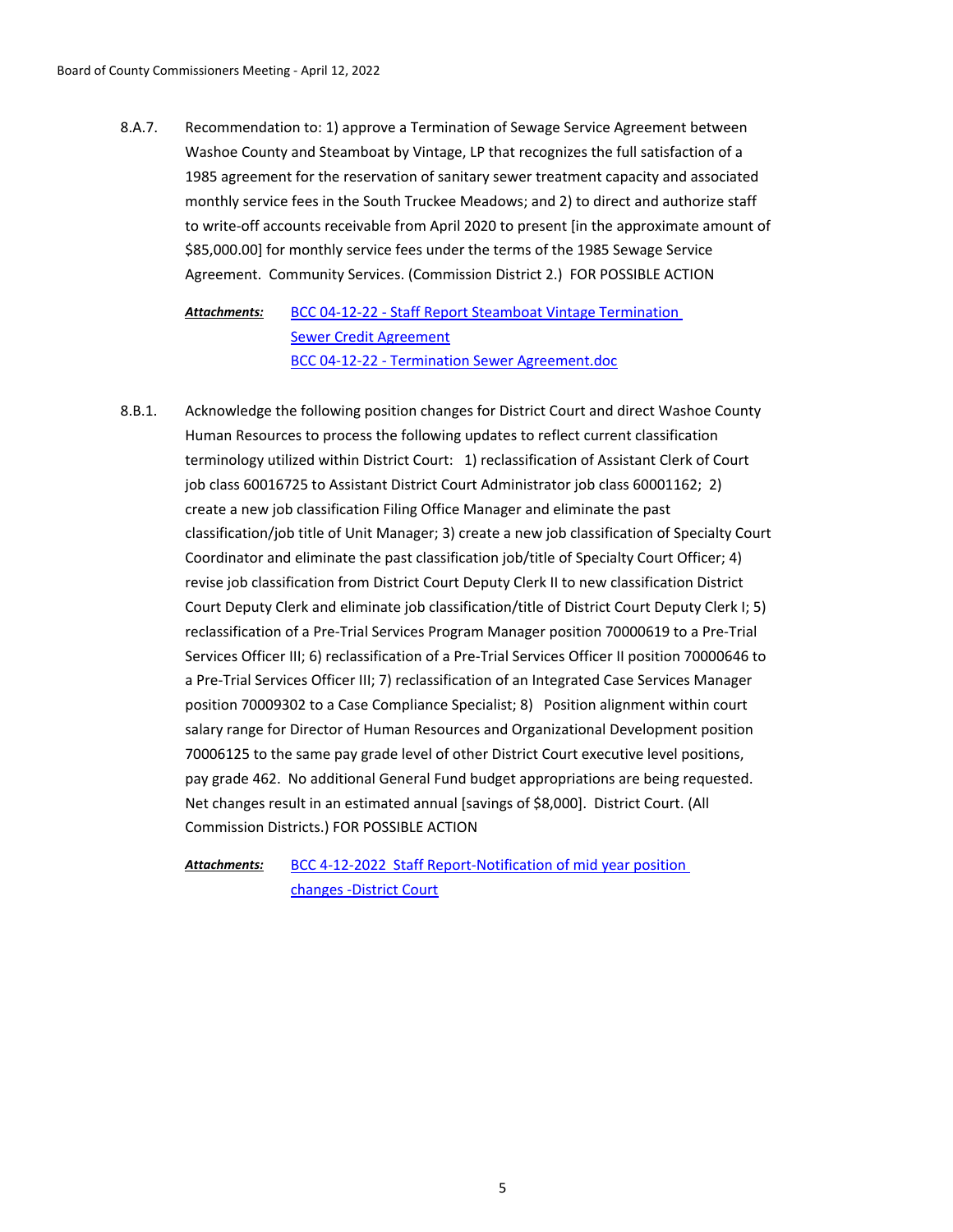Recommendation to approve the reclassification of an Office Assistant III, pay grade G, to an Office Support Specialist, pay grade H (Assessor's Office); reclassification of a Deputy County Recorder, pay grade G, to an Office Assistant II, pay grade E (Recorder's Office); reclassification of an Administrative Secretary Supervisor, pay grade K, to an Administrative Assistant II, pay grade L (Alternative Sentencing) retroactive to February 28, 2022; reclassification of a Division Director Finance and Administration - Human Services, pay grade T, to Division Director - Human Services, pay grade V (Human Services Agency); as reviewed and evaluated by the Job Evaluation Committee (JEC) and Korn Ferry; and authorize Human Resources to make the necessary changes. [Total fiscal impact \$22,597; net fiscal impact \$-0-] Human Resources. (All Commission Districts.) FOR POSSIBLE ACTION 8.C.1.

### *Attachments:* [Staff Report - JEC Reclassifications](http://washoe-nv.legistar.com/gateway.aspx?M=F&ID=c28b4074-cd87-4248-9615-707fe83680e4.docx)

Recommendation to approve, pursuant to NRS 244.1505, Commission District Special Fund disbursement in the amount of [\$5,000.00] for Fiscal Year 2021-2022; District 4 Commissioner Vaughn Hartung recommends a [\$5,000.00] grant to Our Story, Inc. --a non-profit organization organized for charitable, educational, or religious purposes -- to support organizational capacity, advance on-going preservation, increase leadership personnel/activity, docent training (programming and interpretation), and marketing surrounding the creation of Northern Nevada African American Firefighter Museum; approve Resolution necessary for same; and direct the Comptroller's Office to make the necessary disbursement of funds. Manager's Office. (Commission District 4.) FOR POSSIBLE ACTION 8.D.1.

[Staff Report - Hartung - Our Story](http://washoe-nv.legistar.com/gateway.aspx?M=F&ID=d220f9c1-a197-4af3-85df-84c88eae50ae.doc) [Resolution - Hartung - Our Story](http://washoe-nv.legistar.com/gateway.aspx?M=F&ID=4bcb422c-1bc5-40a8-b499-4afbd7de0451.docx) *Attachments:*

Recommendation to approve, pursuant to NRS 244.1505, Commission District Special Fund disbursement in the amount of [\$5,000.00] for Fiscal Year 2021-2022; District 1 Commissioner Alexis Hill recommends an additional [\$5,000.00] grant to Tahoe Prosperity Center --a non-profit organization that it is organized for charitable, religious, or educational purposes-- to continue to support the Washoe Tahoe Housing Needs Assessment by which to identify strategies to add more local housing options for the areas of Incline Village and Crystal Bay; approve Resolution necessary for same; and direct the Comptroller's Office to make the necessary disbursement of funds. Manager's Office. (Commission District 1.) FOR POSSIBLE ACTION 8.D.2.

[04.12.22 BCC Staff Report - Tahoe Prosperity Center](http://washoe-nv.legistar.com/gateway.aspx?M=F&ID=a46b058c-a14f-41d6-90a9-45c942d11e7c.pdf) [04.12.22 BCC Resolution - Tahoe Prosperity Center](http://washoe-nv.legistar.com/gateway.aspx?M=F&ID=2c8a5cc4-f1be-4b74-8598-77cf4934e1a6.pdf) *Attachments:*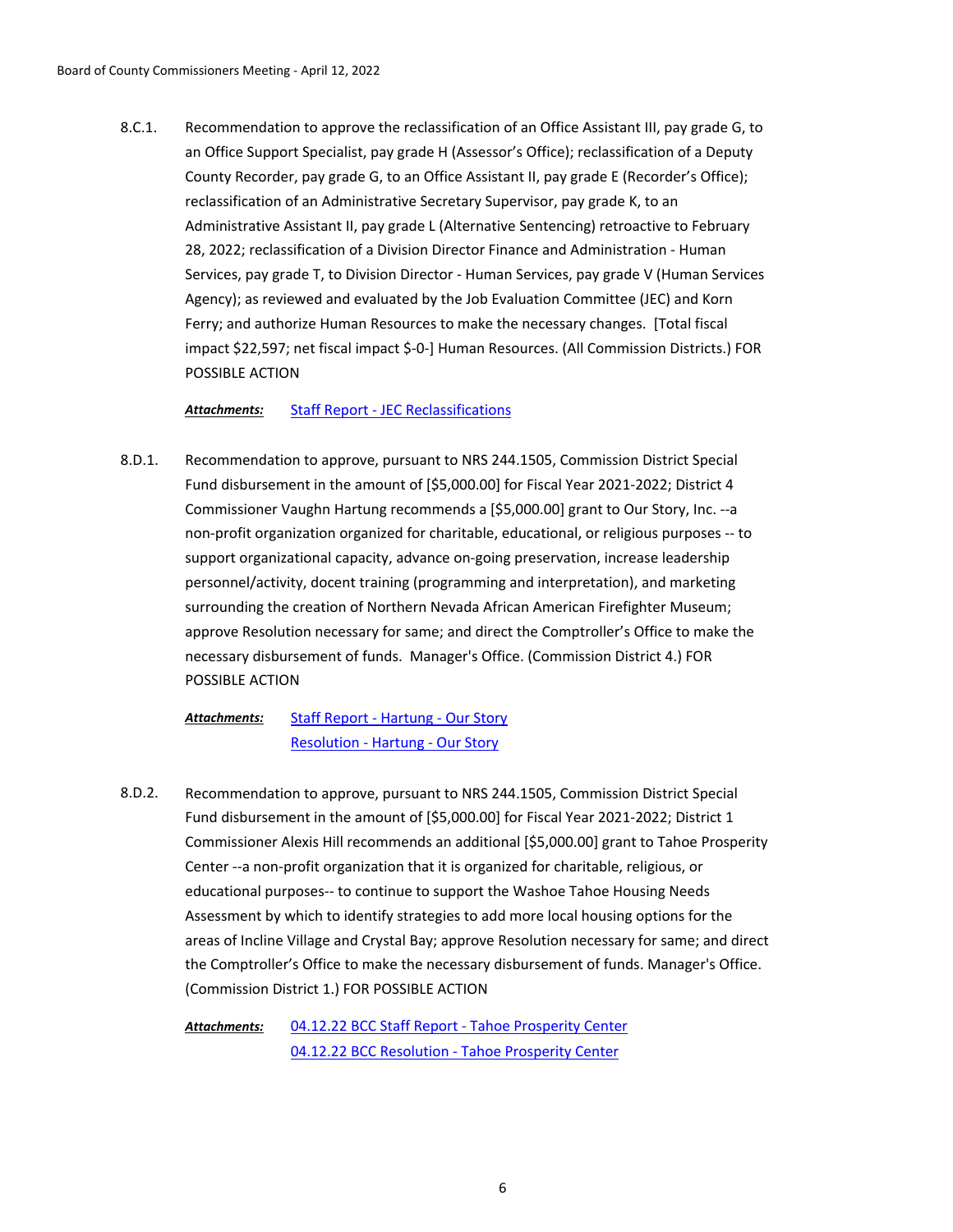Recommendation to retroactively approve food purchases, and future food purchases by approving FY22 budget adjustments moving [\$4,200.00] into the food purchases item budget in Fund 223 - Homelessness (net impact to Homelessness Fund is zero), moving [\$50.95] into the food purchases line item budget in Fund 221 - Indigent Assistance (net impact to Indigent Assistance Fund is zero), and moving [\$5,600.00] into the food purchases line item budget in Fund 228 - Child Protective Services (net impact to Child Protective Services Fund is zero); and direct the Comptroller's Office to make the necessary budget adjustments. Human Services Agency. (All Commission Districts.) FOR POSSIBLE ACTION 8.E.1.

*Attachments:* [BCC 04-12-22 TMP5973 Food Purchases Budget Authority](http://washoe-nv.legistar.com/gateway.aspx?M=F&ID=4e8e140e-2785-4a64-b5e5-5bd8971746e7.doc)

Recommendation to accept a Federal Title IV-B Subpart 2 Supplemental grant award from the State of Nevada, Division of Child and Family Services in the amount of [\$75,000.00; no county match] for Family Reunification services, retroactive to February 1, 2022, through September 30, 2022; authorize the Director of the Human Services Agency to execute the sub-grant award; and direct the Comptroller's Office to make the necessary budget amendments. Human Services Agency. (All Commission Districts.) FOR POSSIBLE ACTION 8.E.2.

[BCC 04-12-22 TMP5990 FY22 Title IVB-2 Family Reunification](http://washoe-nv.legistar.com/gateway.aspx?M=F&ID=1e7d5560-e7ab-4a26-85e6-ba93df08afa6.doc)  Supplemental [\$75,000.00; \$0 county match] [93556-21-410 WCHSA FR NOSA](http://washoe-nv.legistar.com/gateway.aspx?M=F&ID=212f0e45-55ae-4794-a32a-48792cafb806.pdf) *Attachments:*

Recommendation to accept a Federal Title IV-B Subpart 2 Supplemental grant award from the State of Nevada, Division of Child and Family Services in the amount of [\$75,000.00; no county match] for Family Preservation services, retroactive to February 1, 2022, through September 30, 2022; authorize the Director of the Human Services Agency to execute the sub-grant award; and direct the Comptroller's Office to make the necessary budget amendments. Human Services Agency. (All Commission Districts.) FOR POSSIBLE ACTION 8.E.3.

[BCC 04-12-22 TMP5991 FY22 Title IVB-2 Family Preservation](http://washoe-nv.legistar.com/gateway.aspx?M=F&ID=e8e405d4-4e77-4d47-b158-9c876c11a885.doc)  Supplemental [\$75,000.00; \$0 county match] [93556-21-411 WCHSA FP NOSA](http://washoe-nv.legistar.com/gateway.aspx?M=F&ID=835121b5-cb7e-4d58-b846-814e8a845542.pdf) *Attachments:*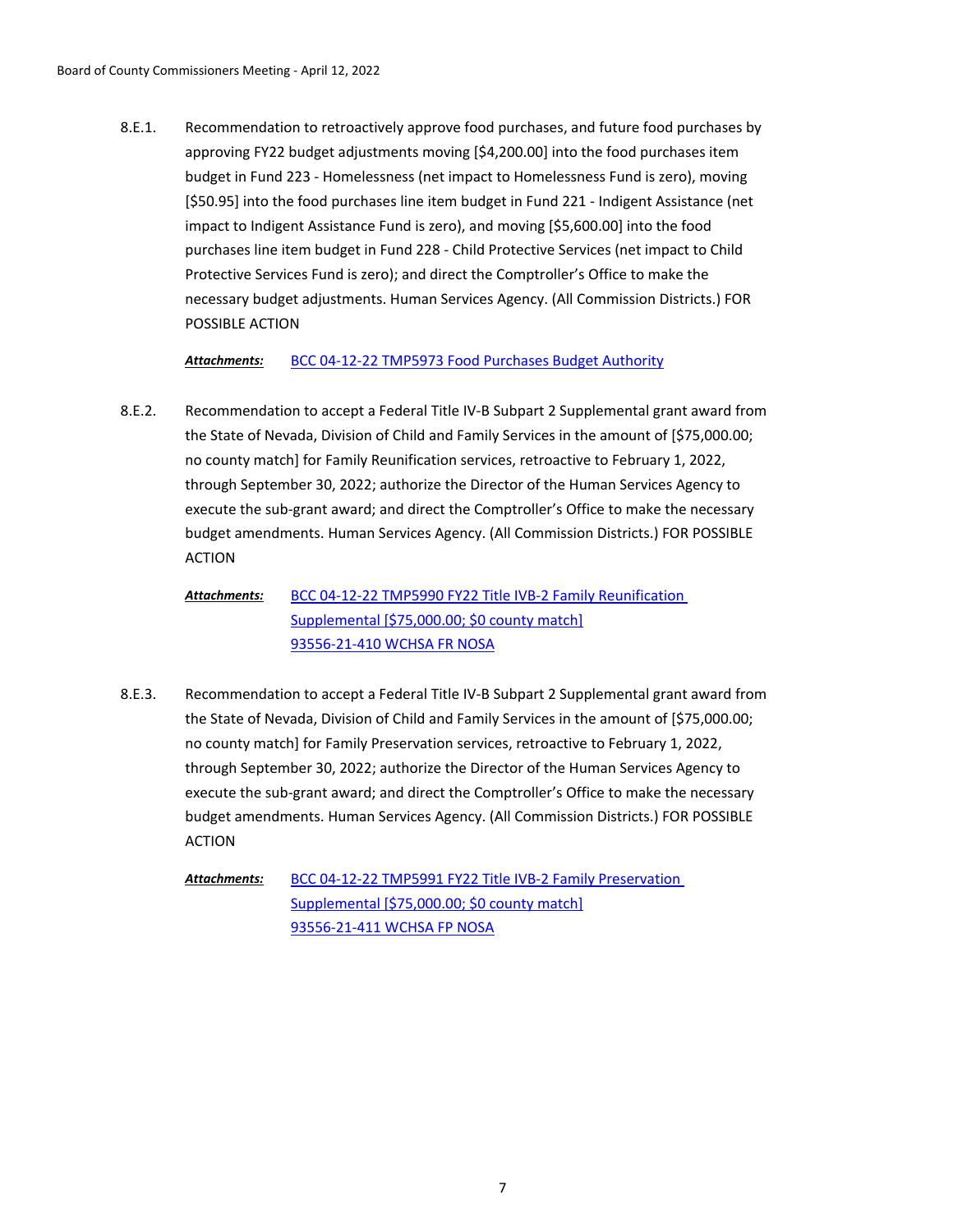Recommendation to accept a Federal Title IV-B Subpart 2 Supplemental grant award from the State of Nevada, Division of Child and Family Services in the amount of [\$150,000.00; no County match] for Adoption Promotion and Support services, retroactive to February 1, 2022 through September 30, 2022; authorize the Director of the Human Services Agency to execute the sub-grant award; and direct the Comptroller's Office to make the necessary budget amendments. Human Services Agency. (All Commission Districts.) FOR POSSIBLE ACTION 8.E.4.

[BCC 04-12-22 TMP5992 FY22 Title IVB-2 Adoption Supplemental](http://washoe-nv.legistar.com/gateway.aspx?M=F&ID=683c36e1-01f6-42b3-a4a4-87b4903f147a.doc)  [\$150,000.00; \$0 county match] [93556-21-412 WCHSA APS NOSA](http://washoe-nv.legistar.com/gateway.aspx?M=F&ID=be41ca19-37bb-4431-a2bf-696208144a15.pdf) *Attachments:*

Recommendation to accept the FY22 Federal Title IV-B Subpart 2 Caseworker Visits subaward from the State of Nevada, Division of Child and Family Services to support caseworker visits in the amount of [\$38,859.00; \$13,653.00 county match] retroactive to October 1, 2021, through September 30, 2022; authorize the Director of the Human Services Agency to retroactively execute the grant award and related documents; and direct the Comptroller's Office to make the necessary budget amendments. Human Services Agency. (All Commission Districts.) FOR POSSIBLE ACTION 8.E.5.

[BCC 04-12-22 TMP5993 Accept FY22 Title IVB Subpart 2 CWV](http://washoe-nv.legistar.com/gateway.aspx?M=F&ID=e9a8643d-1bbd-41c6-a4ef-abf7780b64b6.doc)  grant [\$38,859; county match \$13,653] [93556-21-103 WCHSA IVB CW NOSA](http://washoe-nv.legistar.com/gateway.aspx?M=F&ID=3692d0a1-3739-48e7-af66-c14392a667ec.pdf) *Attachments:*

Recommendation to accept Treasurer's status report for the period ending March 31, 2022, of payment of refunds and interest since last update in the amount of \$1,556,472.51, on certain property tax overpayments for residential properties at Incline Village/Crystal Bay, in compliance with the October 21, 2019 Order issued by the District Court in Village League to Save Incline Assets, Inc., et.al. vs. State of Nevada, et.al., Case No. CV03-06922, as modified and clarified by the settlement agreement regarding the processing of refunds. Treasurer. (All Commission Districts.) FOR POSSIBLE ACTION 8.F.1.

[Staff Report - Treasurer's status report for the period ending](http://washoe-nv.legistar.com/gateway.aspx?M=F&ID=8138494f-5e2b-4451-b551-8bf9c38faf66.doc)  3.31.2022 [MARCH 31 2022 REPORT OF CLAIMS PAID](http://washoe-nv.legistar.com/gateway.aspx?M=F&ID=702c1c80-0619-44ee-8b6a-70a088532f9a.pdf) *Attachments:*

**End of Consent Items**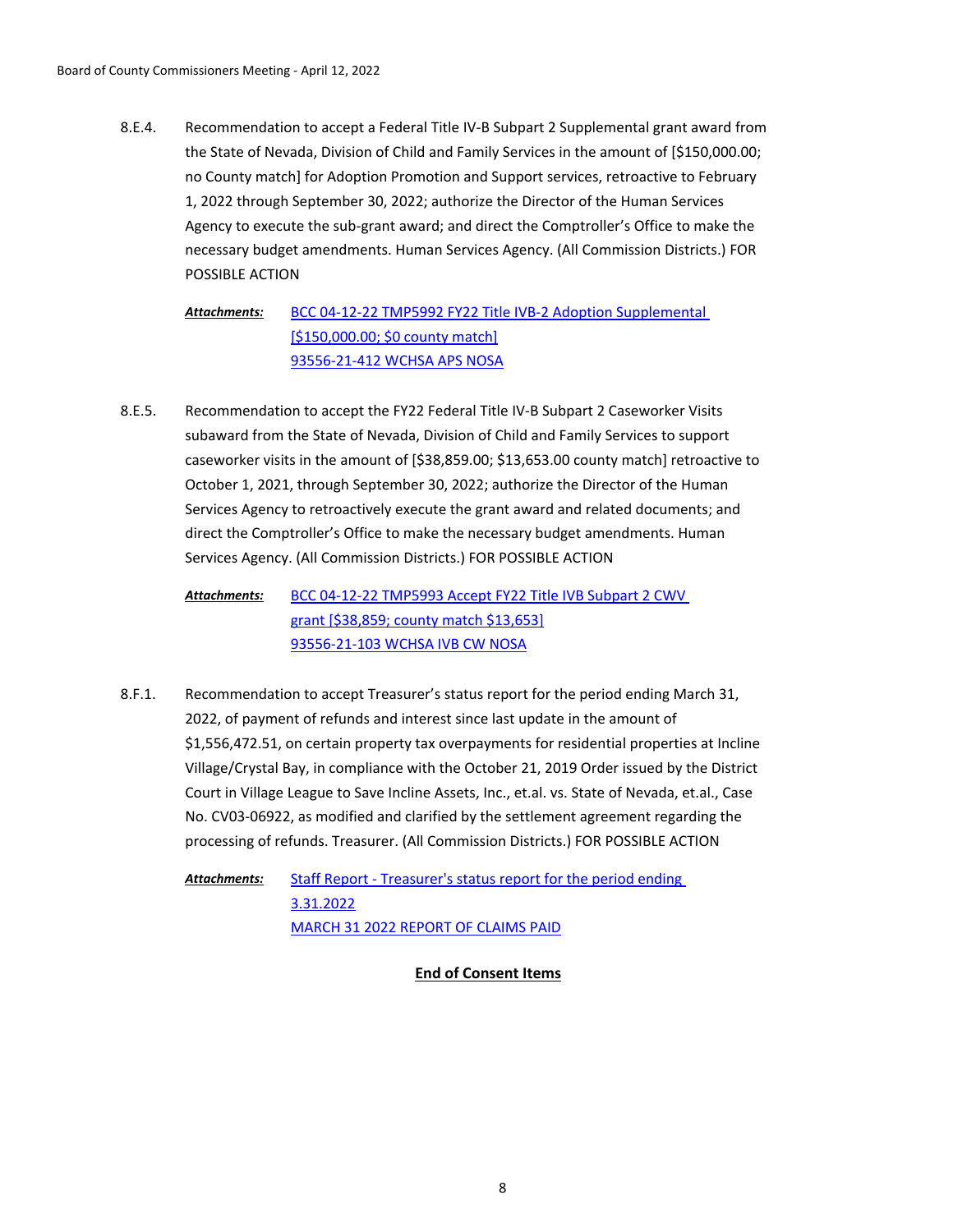Recommendation to approve the use of General Fund Contingency in the amount of [\$428,000.00] to increase expenditure authority for pooled drug screener positions [\$244,000.00]; overtime for staffing shortages and officer responses [\$7,000.00]; professional services for electronic monitoring and fire suppression monitoring [\$93,000.00]; contracted/temp services for pooled screener overage [\$20,000.00]; chemical supplies for drug testing reagents [\$40,000.00]; operating supplies for gloves, collection cup seals, laptop [\$18,000.00]; and office supplies [\$6,000.00] to support reasonable and necessary costs to support the Alternative Sentencing Department, in accordance with Nevada Revised Statute (NRS) 354.598005; and direct the Comptroller to make the appropriate budget amendments. [Total fiscal year 2022 impact \$428,000.00; net fiscal impact \$-0-]. Alternative Sentencing. (All Commission Districts.) FOR POSSIBLE ACTION 9.

*Attachments:* [4-12-22 -Contingency\\_Alt Sentencing\\_Service Levels](http://washoe-nv.legistar.com/gateway.aspx?M=F&ID=28f109ec-e293-438e-b9bb-1dcc29f8826b.doc)

Introduction and first reading of an Ordinance pursuant to Nevada Revised Statutes 278.0201 through 278.0207 adopting a development agreement between Washoe County and LANSING - ARCUS LLC for Prado Ranch North, a residential subdivision originally approved in 2018 (WTM18-002), to extend the recording of the first final map from September 11, 2022 to September 11, 2024. The approved subdivision is a 490-lot, single-family residential, common open space subdivision as authorized in Article 408 of the Washoe County Development Code. 10.

The location is adjacent to Lemmon Valley Drive, north of Nectar Street and adjacent to Chickadee Drive and Sand Pit Road and is comprised of 6 parcels that total approximately 154.65 acres. The parcels are located within the North Valleys Area Plan within Washoe County Commission District No. 5. (Assessor's Parcel Numbers (APN) 080-723-01, 080-723-02, 080-723-03, 080-721-03, 080-721-04, & 080-721-05).

If approved, schedule a public hearing, second reading and possible adoption of the ordinance for May 10, 2022, further authorize the Chair to execute the final Development Agreement. Community Services. (Commission District 5.) FOR POSSIBLE ACTION

[BCC 4-12-22 - Staff Report - 1st Reading Prado Ranch](http://washoe-nv.legistar.com/gateway.aspx?M=F&ID=4ff17776-cd83-4802-aab4-e92d3f887787.docx) [BCC 4-12-22 - Attachments A & A-1](http://washoe-nv.legistar.com/gateway.aspx?M=F&ID=38159510-78ab-44ee-ad21-1d94f019aa38.pdf) [BCC 4-12-22 PublicHearingPresentation-staff](http://washoe-nv.legistar.com/gateway.aspx?M=F&ID=c3291e87-e89a-47f4-a1fe-722b3795e124.pdf) *Attachments:*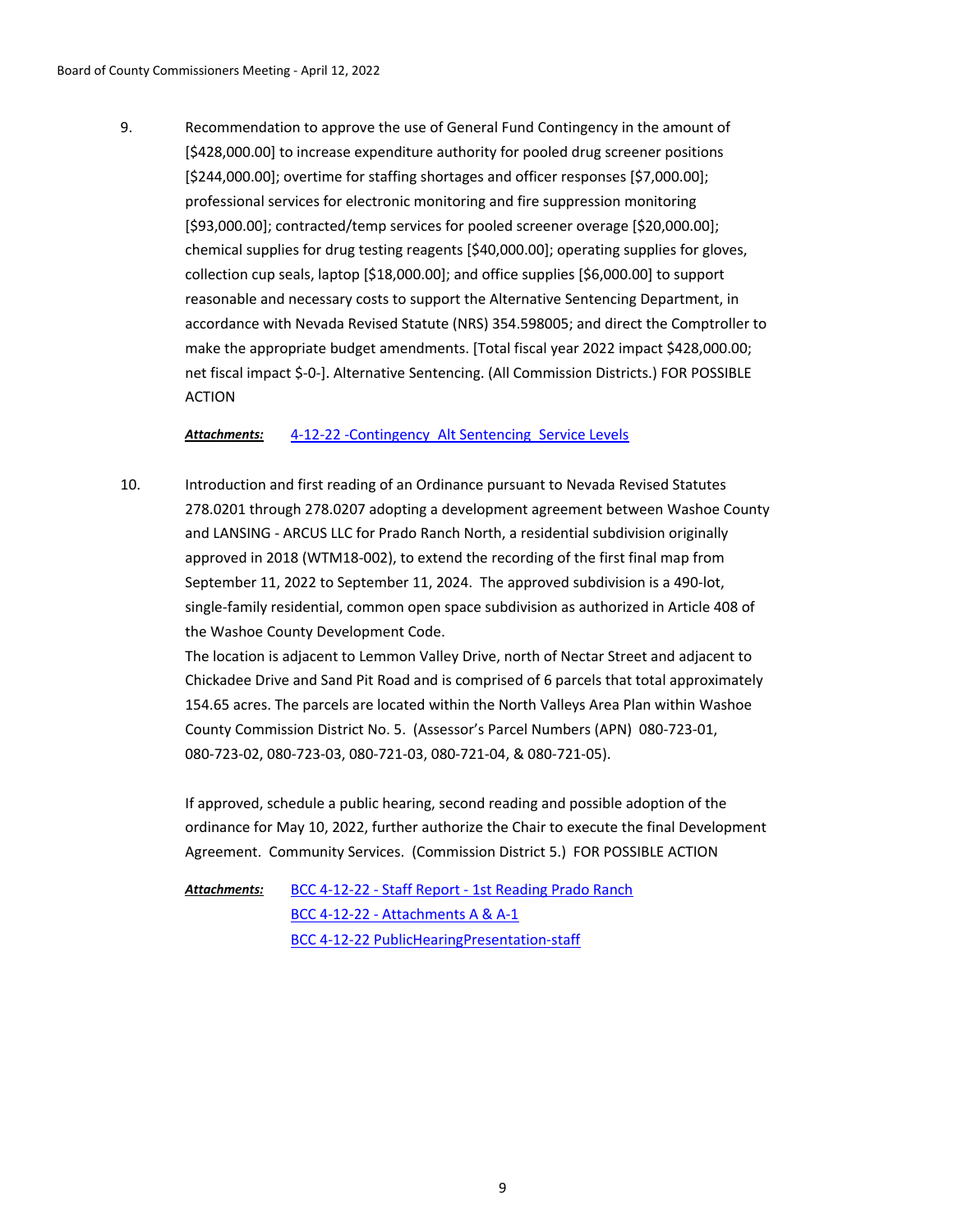Introduce and conduct a first reading of an ordinance amending the Washoe County Code at Chapter 110 (Development Code), Article 324, by repealing sections 110.324.50(e)(11) and 110.324.50(f)(9) related to placement standards for new monopole antennas and lattice towers regulating emergency service communication facilities which are owned and operated by governmental agencies; and by adding a new section governing Emergency Service Communication Facilities which shall be permitted in all regulatory zones with an approved special use permit, and which addresses requirements for: a. General; b. Application; c. Exemptions; d. Findings; e. Right-of-Way; f. Height and Standards; g. Fencing; and h. Antenna Types; and all matters necessarily connected therewith and pertaining thereto. 11.

If supported, set the public hearing for second reading and possible adoption of the Ordinance for April 26, 2022. Community Services. (All Commission Districts.) FOR POSSIBLE ACTION

| Attachments: | BCC 4-12-22 - Staff Report - 1st Reading WDCA21-0004 Article |
|--------------|--------------------------------------------------------------|
|              | 324                                                          |
|              | BCC 4-12-22 - Attachment A - Draft Ordinance                 |
|              | BCC 4-12-22 - Attachment B - PC Resolution                   |
|              | BCC 4-12-22 - Attachment C - PC Staff Report                 |
|              | BCC 4-12-22 - Attachment D - PC Draft Minutes for 3-1-22     |
|              | <b>Meeting</b>                                               |
|              | BCC 4-12-22 - Attachment E - Ordinance Clean Copy            |
|              | BCC 4-12-22 WDCA21-0004 Staff Presentation                   |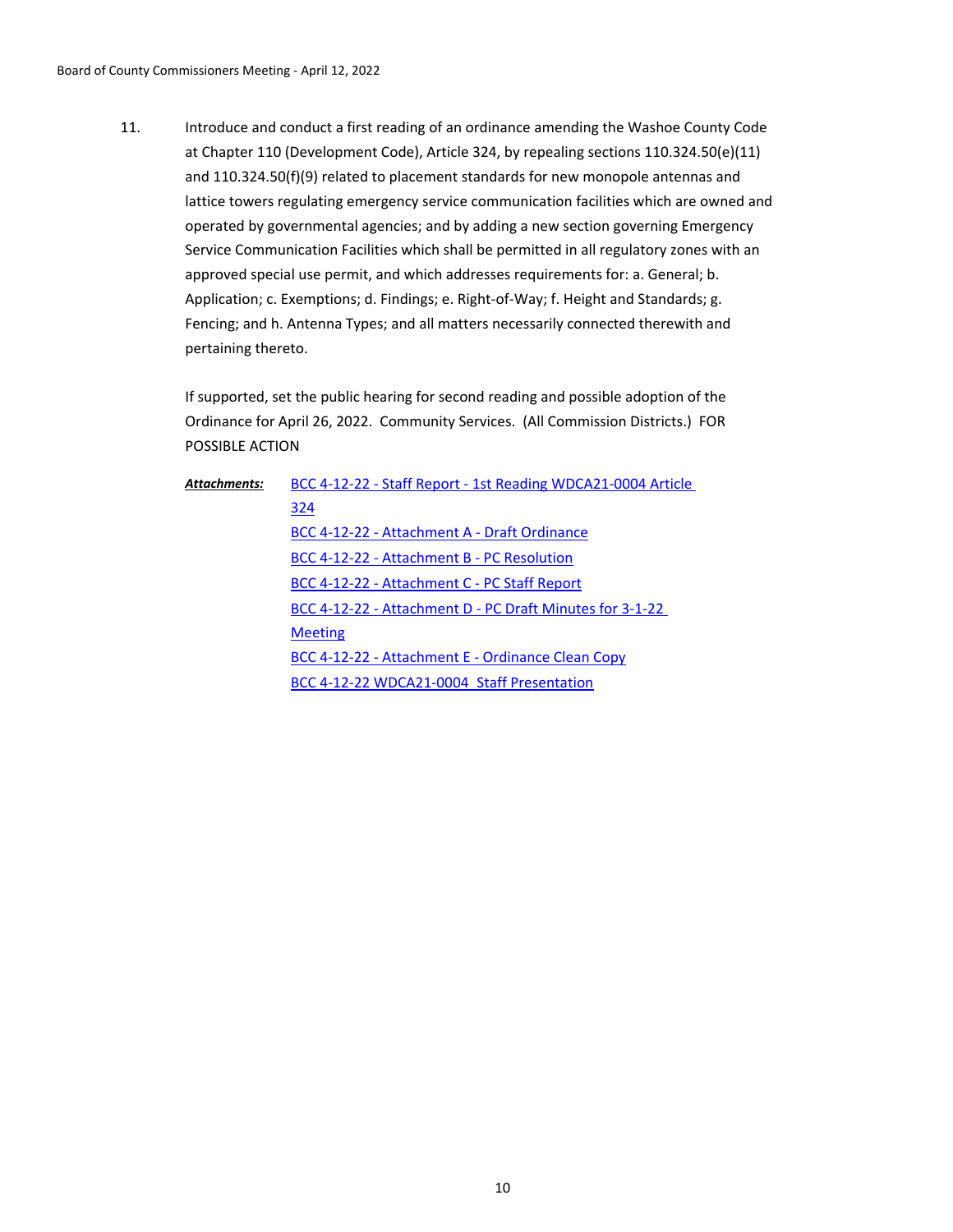Introduce and conduct a first reading of an ordinance amending Washoe County Code Chapter 110 (Development Code), Article 319, Short Term Rentals (STRs) by amending various sections in order to: (1) change the requirements for processing a tier 3 STR application (an STR application that allows over 20 persons in one residence) from an administrative permit approved by the Board of Adjustment to a special use permit approved by the Planning Commission; (2) exclude overflow parking spaces in condominium or multi-family complexes in the calculation of required parking spaces; (3) require the STR property owner(s)' notarized certification to include an attestation that the subject STR property is covered by insurance that provides for a minimum of \$500,000 liability coverage per occurrence; (4) repeal the requirement to submit a certificate of insurance; (5) provide that a bear box is required in the Incline Village General Improvement District's service territory following two confirmed trash violations; (6) modify the maximum occupancy calculation from one occupant for every 200 square feet of habitable space to two (2) occupants for each legally permitted bedroom, with the remainder of the home (excluding bedrooms) calculated as one occupant for every 200 square feet of habitable space; and all matters necessarily connected therewith and pertaining thereto. 12.

If supported, set the public hearing for second reading and possible adoption of the Ordinance for May 10, 2022. Community Services. (All Commission Districts.) FOR POSSIBLE ACTION

| Attachments: | BCC 4-12-22 - Staff Report - 1st Reading WDCA22-0001 STRs     |
|--------------|---------------------------------------------------------------|
|              | BCC 4-12-22 - Attachment A - Working Copy of Proposed         |
|              | Ordinance                                                     |
|              | BCC 4-12-22 - Attachment B - Clean Copy of Ordinance          |
|              | BCC 4-12-22 - Attachment C - Planning Commission Resolution   |
|              | No. 22-05                                                     |
|              | BCC 4-12-22 - Attachment D - Planning Commission Staff Report |
|              | for WDCA22-0001                                               |
|              | BCC 4-12-22 - Attachment E - PC Draft Minutes from 3-1-22     |
|              | <b>Meeting</b>                                                |
|              | BCC 4-12-22 - WDCA22-0001 STRs Staff Presentation             |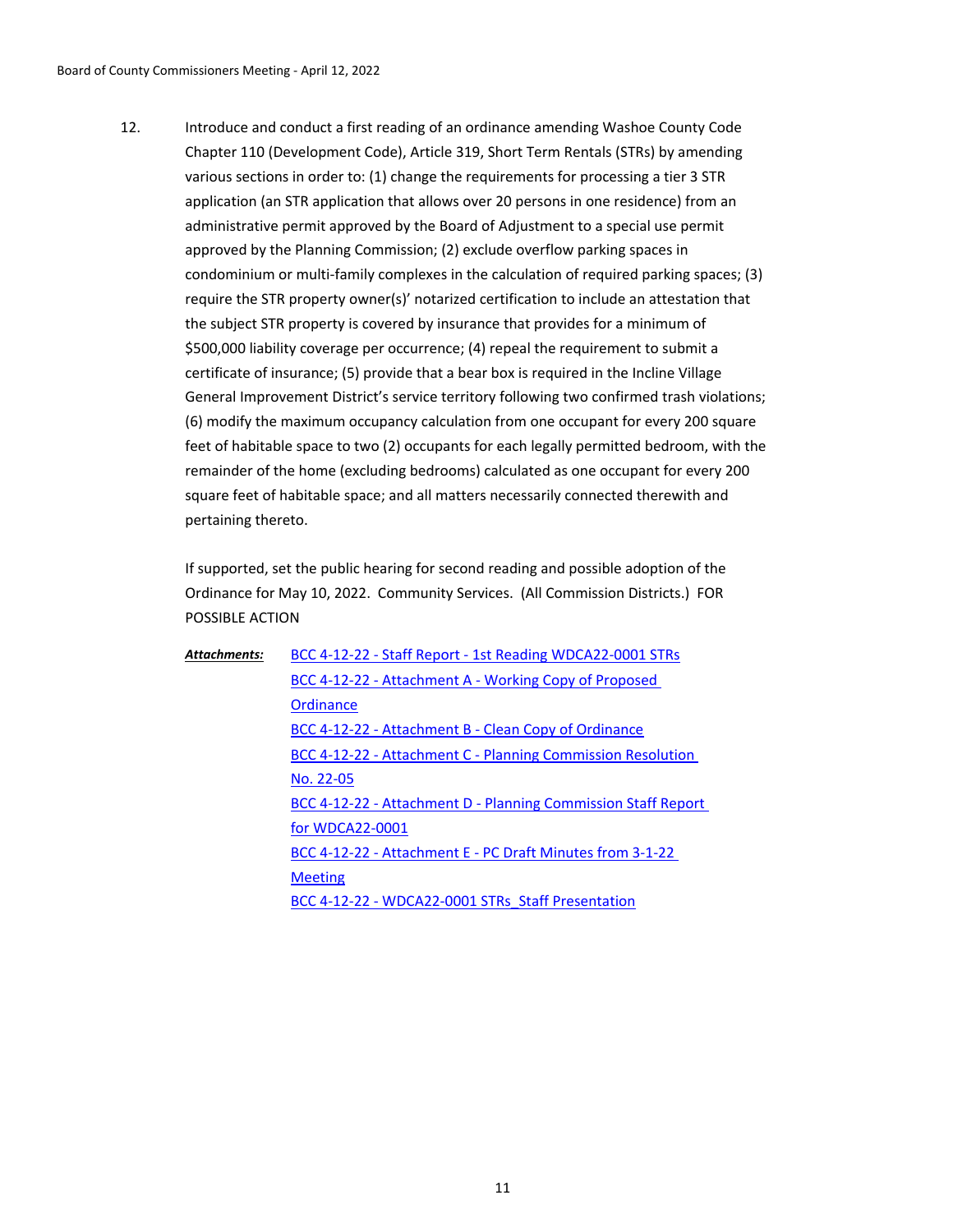Recommendation to approve an Agreement for Professional Consulting Services between Washoe County and Jacobs Engineering Group, effective April 12, 2022 to April 12, 2024, to provide consulting engineering services for the South Truckee Meadows Water Reclamation Facility Reclaimed Water System Expansion Plan Project within the South Truckee Meadows Water Reclamation Facility service territory in the amount of [\$347,500.00] to provide an updated analysis for the future expansion of the County reclaim water system to maximize the use of reclaimed water while preserving potable water resources. Community Services. (Commission District 2.) FOR POSSIBLE ACTION 13.

[BCC 04-12-22 - Staff Report for Reclaim Water Expansion Plan](http://washoe-nv.legistar.com/gateway.aspx?M=F&ID=188ca1e0-ca95-43f6-89c8-dc6b4627dc14.doc) [BCC 04-12-22 - Prof Svcs Agreement - Jacobs STMWRF Reclaim](http://washoe-nv.legistar.com/gateway.aspx?M=F&ID=d4ca50e4-46bd-4885-a25e-696fa9834b52.pdf)  Water Expansion *Attachments:*

Recommendation to approve Amendment No. 1 to an Agreement for Professional Consulting Services between Washoe County and Stantec Consulting Services Inc., effective April 12, 2022 through December 23, 2023, to provide final design engineering services for the Steamboat Lift Station Improvements project within the South Truckee Meadows Water Reclamation Facility service territory [in an additional amount of \$67,587.00 for a total contract amount of \$1,244,982.00] to provide additional site analyses, additional geotechnical investigations, a boundary line adjustment and the preparation of County wide Supervisory Control and Data Acquisition (SCADA) guidance document preparation services. Community Services. (Commission District 2.) FOR POSSIBLE ACTION 14.

> [BCC 04-12-22 - Staff Report - Amendment No 1 - Stantec](http://washoe-nv.legistar.com/gateway.aspx?M=F&ID=c6455dc1-3776-4b4e-ad7f-85a4a1beb0ab.doc) [BCC 04-12-22 - Amendment No 1 to Professional Services](http://washoe-nv.legistar.com/gateway.aspx?M=F&ID=652dfe04-c274-4f3e-b724-de5308ef79d9.pdf)  Agreement - Stantec *Attachments:*

Recommendation to award a bid and approve the Agreement to the lowest responsive, responsible bidder for the 2022/2023 Encroachment/Excavation Repair Project for Truckee Meadows for the period of April 12, 2022 through December 31, 2023, to perform street cut pavement repairs as needed in the Truckee Meadows pursuant to Washoe County's Street Cut Ordinance at Washoe County Code (WCC) 85.058, et. seq., [staff recommends West Coast Paving, in the amount of \$273,000.00]. Community Services. (All Commission Districts.) FOR POSSIBLE ACTION 15.

> [BCC 04-12-22 - Staff Report for EE Repair Truckee Meadows](http://washoe-nv.legistar.com/gateway.aspx?M=F&ID=c4957ba0-0bdb-4e3e-aee4-bc2e47ca6836.doc) [BCC 04-12-22 - Truckee Meadows Construction Agreement for](http://washoe-nv.legistar.com/gateway.aspx?M=F&ID=0139ac46-daa9-4f02-b0ed-261f840dfbaa.pdf)  22-23 EE *Attachments:*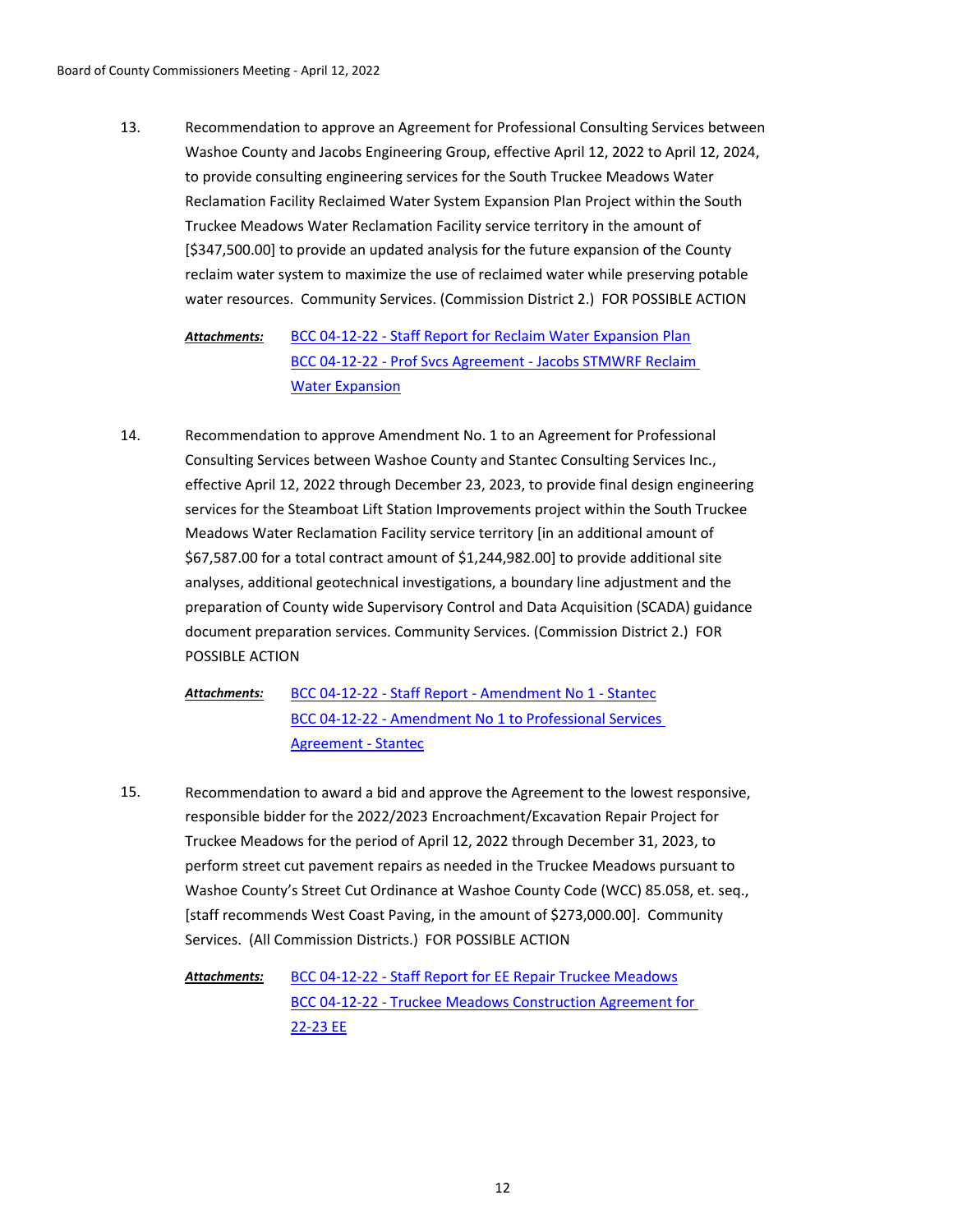Recommendation to approve an Agreement for Professional Services between Washoe County and Nichols Consulting Engineers (NCE), effective April 12, 2022 through March 31, 2023, to provide design services for shoulder stabilization, new storm drain, drainage pattern impacts, and infiltration storm drain for portions of the Lower Wood Creek Phase II Water Quality Improvement Project in the amount of [\$178,780.00], and to support the Lake Tahoe Maximum Daily Load requirements to reduce the pollutant load in stormwater runoff. Community Services. (Commission District 1.) FOR POSSIBLE ACTION 16.

[BCC 04-12-22 - Staff Report for NCE Prof Svcs Agreement - Lower](http://washoe-nv.legistar.com/gateway.aspx?M=F&ID=4d891af4-7b78-4f7a-9365-6b06b347e35f.docx)  Wood Creek Phase 2 [BCC 04-12-22 - NCE Prof Svcs Agreement - Lower Wood Creek](http://washoe-nv.legistar.com/gateway.aspx?M=F&ID=1adab428-afc4-4c98-b941-ddd5e5273d79.pdf)  Phase 2 *Attachments:*

Recommendation to reject the single bid from Facilities Management, Inc. for the construction of certain facilities and infrastructure to support the Safe Camp Capital Improvement Project pursuant to NRS 338.1385(6)(d). The single bid is being rejected due to the inclusion of standard preferential bidder language in the bidding documents, which is not allowed in direct federally funded projects, and that may prevent the use of grant funding previously secured for the Project. Community Services. (Commission District 3.) FOR POSSIBLE ACTION 17.

*Attachments:* [BCC 04-12-22 - Staff Report Reject Bid Safe Camp](http://washoe-nv.legistar.com/gateway.aspx?M=F&ID=c20794d4-ae0a-45a2-b875-90870c7e6515.docx)

Recommendation to: 1) award a bid and approve the Agreement to the lowest responsive, responsible bidder for the Safe Camp Facility Project for Reno, Sparks and Washoe County to provide a sanctioned camping location to reduce the negative impacts of unsheltered people being forcibly removed from a location [staff recommends, Facilities Management, Inc. in the amount of \$3,279,000.00]; 2) approve bid alternate #1 CMU Block Main Building [in the amount of \$368,000.00]; and 3) approve and authorize the use of a separate contingency [in the amount of \$150,000.00] for a total project cost of [\$3,797,000.00]. Community Services. (Commission District 3.) FOR POSSIBLE ACTION 18.

[BCC 04-12-22 - Staff Report - Safe Camp - ReBid](http://washoe-nv.legistar.com/gateway.aspx?M=F&ID=166ba081-da65-4e02-80e2-b295d003767e.doc) [BCC 04-12-22 - Construction Agreement for Safe Camp Facility](http://washoe-nv.legistar.com/gateway.aspx?M=F&ID=dc5d2fbd-1b9d-4949-bfd2-59a46ac47300.pdf) *Attachments:*

Recommendation to retroactively approve purchases not to exceed [\$5,000,000.00] through the period ending June 30, 2022 from My Next Career Path temporary staffing in support of the COVID-19 response efforts and the COVID-19 vaccination events. Health District. (All Commission Districts.) FOR POSSIBLE ACTION 19.

BCC Staff Report\_FY22\_My Next Career Path\_04-12-22 COVID.docx.doc *Attachments:*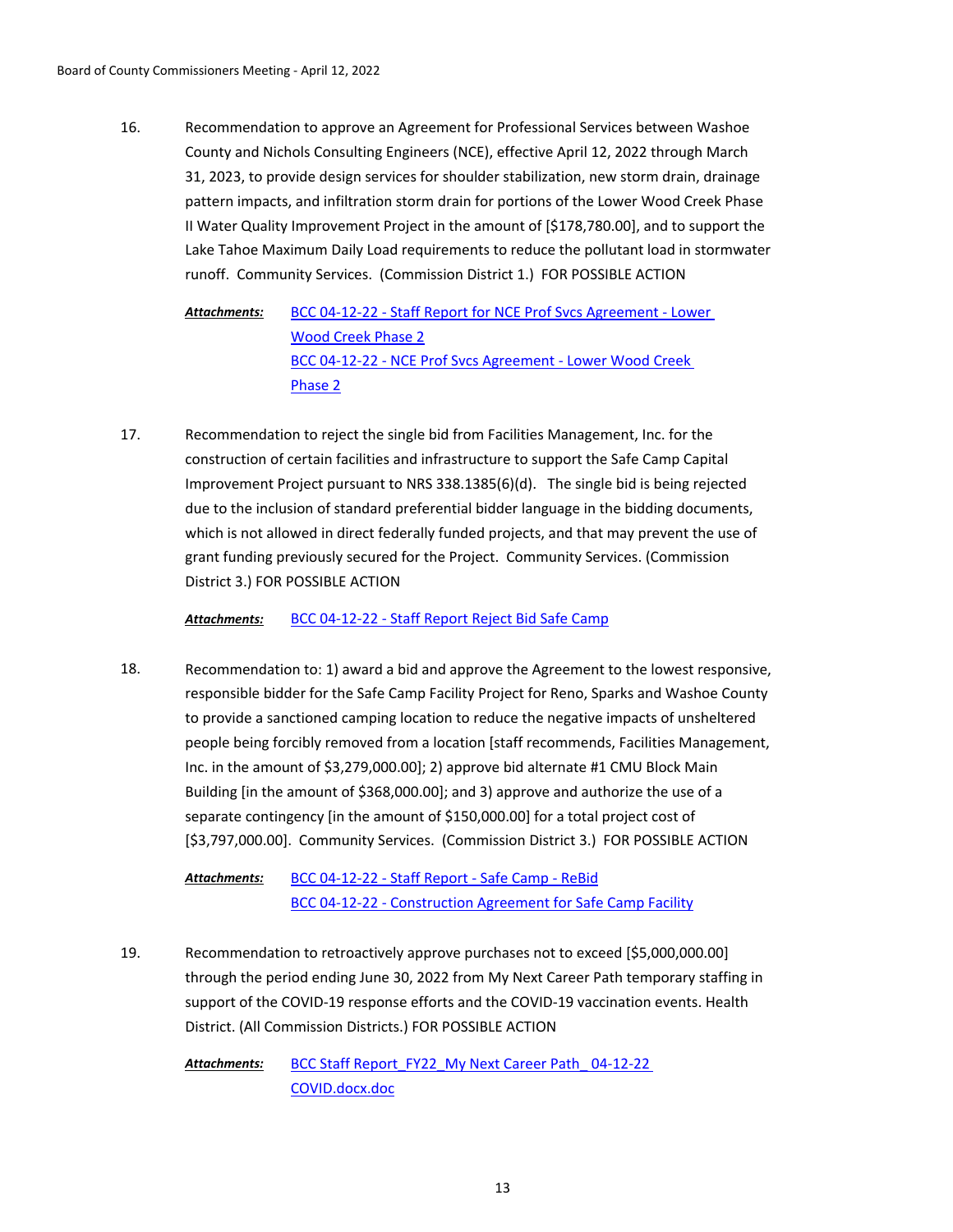- Possible Closed Session for the purpose of discussing labor negotiations with Washoe County and/or Truckee Meadows Fire Protection District per NRS 288.220. FOR POSSIBLE ACTION 20.
- Recommendation to accept Subaward Amendment #1 for the Temporary Assistance to Needy Families (TANF) Emergency Assistance Program from the State of Nevada, Department of Health and Human Services, Division of Welfare and Supportive Services to increase the award amount to [\$2,979,394.00; no county match] and extend the award period retroactively from April 1, 2021 through June 30, 2022; retroactively authorize the Director of the Human Services Agency to execute the subgrant award documents; and direct the Comptroller's office to make the necessary budget amendments. Human Services Agency. (All Commission Districts.) FOR POSSIBLE ACTION 21.

[BCC 04-12-22 TMP5870 Accept TANF Am#1 \[\\$2,979,394.00; no](http://washoe-nv.legistar.com/gateway.aspx?M=F&ID=04dd8e9a-aeb7-4aae-9a7a-747ded881279.doc)  county match] [Amend 1 - WCHSA TANF EA\\_ Subaward Packet](http://washoe-nv.legistar.com/gateway.aspx?M=F&ID=93e1d6f9-f1b2-40ed-923d-b90e6903a8a2.pdf) [Exhibit A - Original WCHSA - FY21-22 TANF EA - Subaward Packet](http://washoe-nv.legistar.com/gateway.aspx?M=F&ID=35a8328c-0333-49ae-a551-5e242f5d0dd6.pdf) *Attachments:*

Recommendation to approve Amendment #5 to the contract currently awarded to Alta Vista Mental Health, LLC. (awarded Request for Proposal (RFP) #3087-19) for Operator of Women's and Families Supportive Community on and off of the campus of Northern Nevada Adult Mental Health Services (NNAMHS) to: (a) authorize an increase in the amount of [\$28,878.45] to support increased staffing needs, for a total payment amount of [\$664,790.65] retroactive March 1, 2022 through June 30, 2022; (b) authorizes an increase in the amount of [\$86,635.37] to support increased staffing needs, for a total payment amount of [\$722,547.57] to the remaining two (2) renewal periods; and if approved authorize the Purchasing and Contracts Manager to execute the Amendment and revise the Purchase Order. Human Services Agency. (All Commission Districts.) FOR POSSIBLE ACTION 22.

[BCC 04-12-22 TMP5981 Approve Alta Vista Mental Health Am5](http://washoe-nv.legistar.com/gateway.aspx?M=F&ID=4a2a2c82-5bdb-47b1-9886-58f9fef9b092.doc)  [\$86,635.37] [FY22 Alta Vista Women Community Am#5 \(2\)](http://washoe-nv.legistar.com/gateway.aspx?M=F&ID=345ec8ac-b3ac-449a-a4c9-6a4f7d3cbbfc.docx) *Attachments:*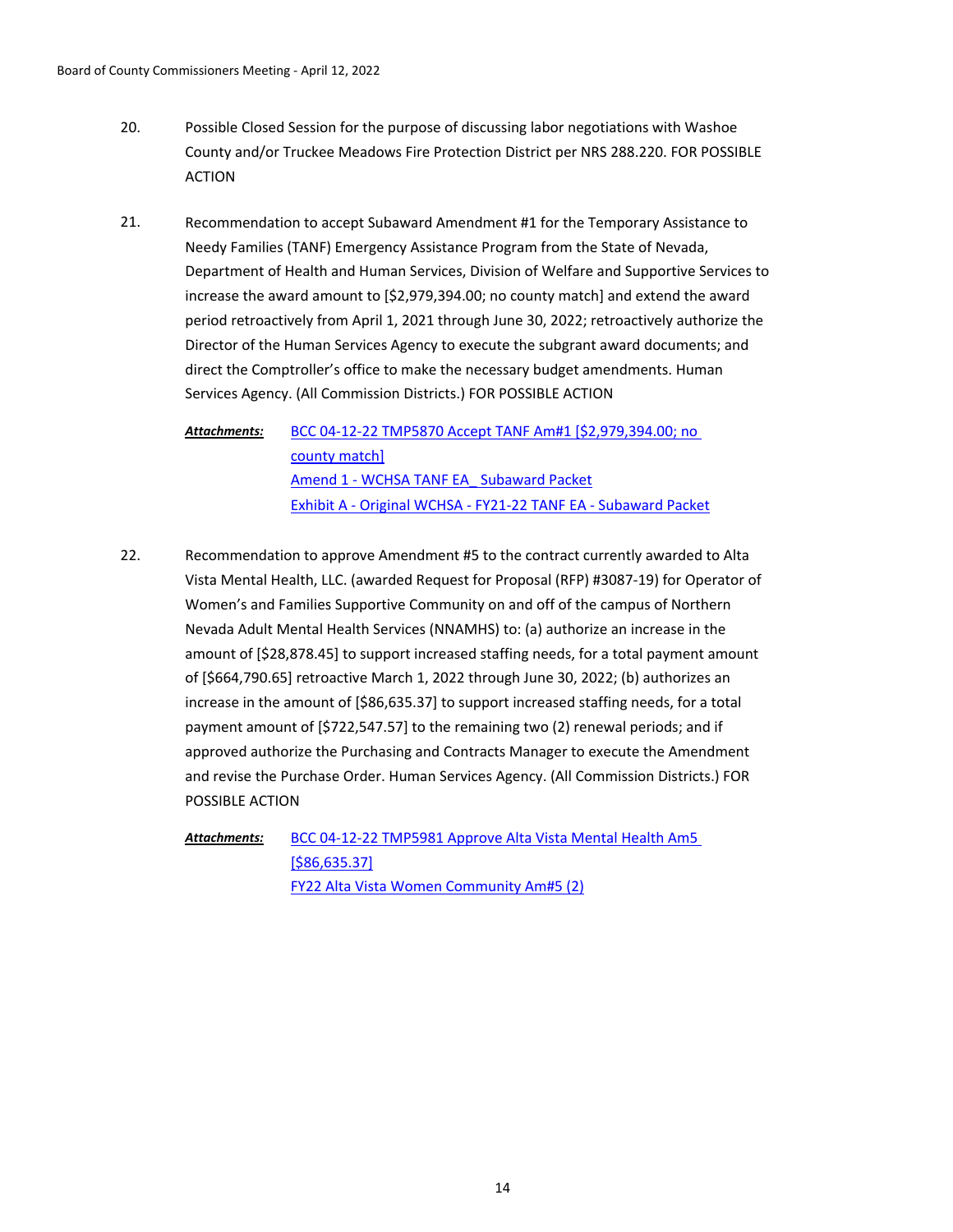Recommendation to approve an Agreement for Professional Services between Washoe County and Aramark Services to provide laundry services including bedding, towels, mops and laundry carts as needed for the Nevada Cares Campus for an initial fourteen (14) month term [not to exceed \$350,000.00]; authorize the Purchasing & Contracts Manager to execute the agreement beginning May 1, 2022, through June 30, 2023 with the option to renew for three (3) one-year periods thereafter up to \$300,000.00 annually. Manager's Office. (All Commission Districts.) FOR POSSIBLE ACTION 23.

20220412 Staff Report PSA Cares Campus Laundry Services 20220412 Aramark Services Cares Laundry PSA *Attachments:*

Recommendation to approve a Cooperative Agreement between Washoe County, a political subdivision of the State of Nevada, and the Pyramid Lake Paiute Tribe of Nevada, a sovereign, federally recognized Indian Tribe to provide emergency response services to the Gerlach area of Washoe County effective April 13, 2022, for an initial term of five-years, with two-year extensions upon agreement of the parties. [Approximate annual cost \$547,048.09.] Community Services. (Commission District 5.) FOR POSSIBLE ACTION 24.

[BCC 04-12-22 - Staff Report - Gerlach fire proposal](http://washoe-nv.legistar.com/gateway.aspx?M=F&ID=c0968f85-58d0-421d-8c6c-ceefafe77a90.doc) [BCC 04-12-22 - Gerlach CAB EMS letter to WC](http://washoe-nv.legistar.com/gateway.aspx?M=F&ID=13c58695-ea18-4cb0-a7d7-2659d7c3f1f7.docx) [BCC 04-12-22 - Cooperative Agreement for Gerlach EMS](http://washoe-nv.legistar.com/gateway.aspx?M=F&ID=6d313ace-2f90-4ab1-a94d-53ec03cf5685.pdf) *Attachments:*

Recommendation to approve the reimbursement of costs incurred by the City of Reno, the City of Sparks, Truckee Meadows Fire and Rescue, the Washoe County Department of Alternative Sentencing, and the Washoe County Sheriff's Office for expenses related to and in support of the Enhanced 911 Emergency Response System and portable event recording devices, as recommended by the 911 Emergency Response Advisory Committee on February 10, 2022, in an amount not to exceed [\$653,400.72] as specified within the adopted Enhanced 911 Fund's operating budget. Technology Services. (All Commission Districts.) FOR POSSIBLE ACTION 25.

[BCC 04-12-22 - Staff Report - 911 Reimbursements](http://washoe-nv.legistar.com/gateway.aspx?M=F&ID=58c2614e-ae68-4fd0-abdd-27300965e23a.docx) [BCC 04-12-22 - 02-10-22 E-911 Agenda and Draft Minutes](http://washoe-nv.legistar.com/gateway.aspx?M=F&ID=b23584bc-91b7-40a5-9446-0604e939de55.pdf) *Attachments:*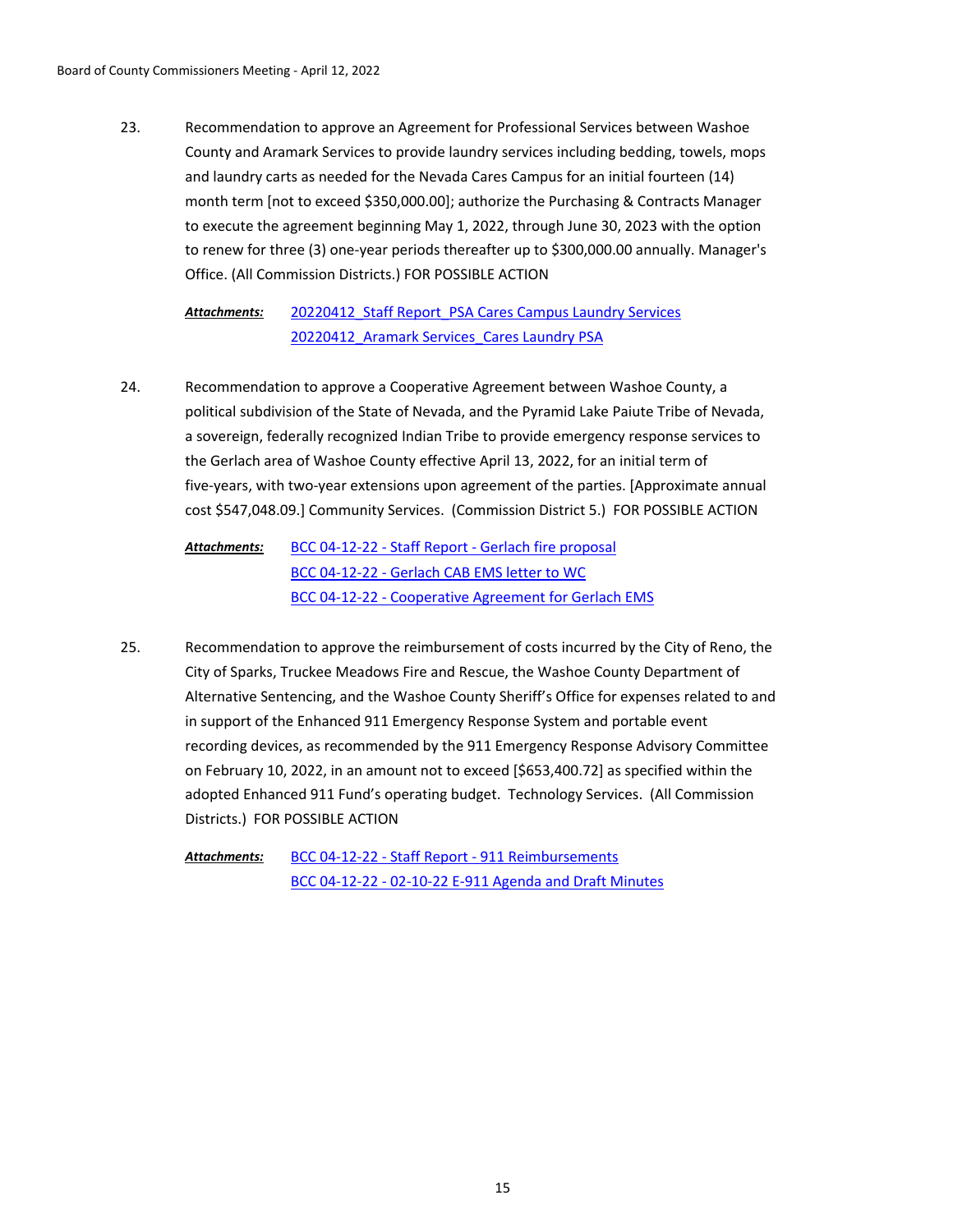Recommendation to approve the acceptance of the State General Fund appropriation referenced in Assembly Bill (AB) 321, from the Secretary of State, Governor's Office of Finance in the amounts of [\$690,237.52] for postage, ballot stock and postcards; [\$71,257.50] for ballot drop boxes, fire suppression kits and envelope sorters; [\$159,000.00] for ballot sorters for the purpose of carrying out the provisions of AB 321. No match required. The award period is retroactive from March 2022 through June 30, 2022. Any remaining balance of the appropriation must not be committed for expenditure after June 30, 2022 and any remaining funds not spent in accordance with AB 321 must be reverted back to the State General Fund on or before December 31, 2022. If approved, direct the Comptroller's Department to make the necessary budget amendments. Registrar of Voters. (All Commission Districts.) FOR POSSIBLE ACTION 26.

[AB321 staff report](http://washoe-nv.legistar.com/gateway.aspx?M=F&ID=58f15901-967b-45ee-96a4-a5d8336652b2.doc) [FW\\_ AB321 Funds](http://washoe-nv.legistar.com/gateway.aspx?M=F&ID=351eb922-7b5d-4a81-933f-e91d6b006455.pdf) [Reimbursement Request for AB321 Expenses \(003\)](http://washoe-nv.legistar.com/gateway.aspx?M=F&ID=efb01f09-2516-4254-af1f-f078846f3b6a.docx) [AB321 funds \(002\)](http://washoe-nv.legistar.com/gateway.aspx?M=F&ID=6b00c2e3-45fb-400a-af44-fe009e518655.pdf) *Attachments:*

# **Public Hearing. (Note: Due to public testimony and discussion, time expended on the items in this category can vary.)**

*(Note: Items 27., 28., 29., 30., and 31. listed under this heading will be heard on or after 1:00pm. In no case will these items be heard before the stated time.)*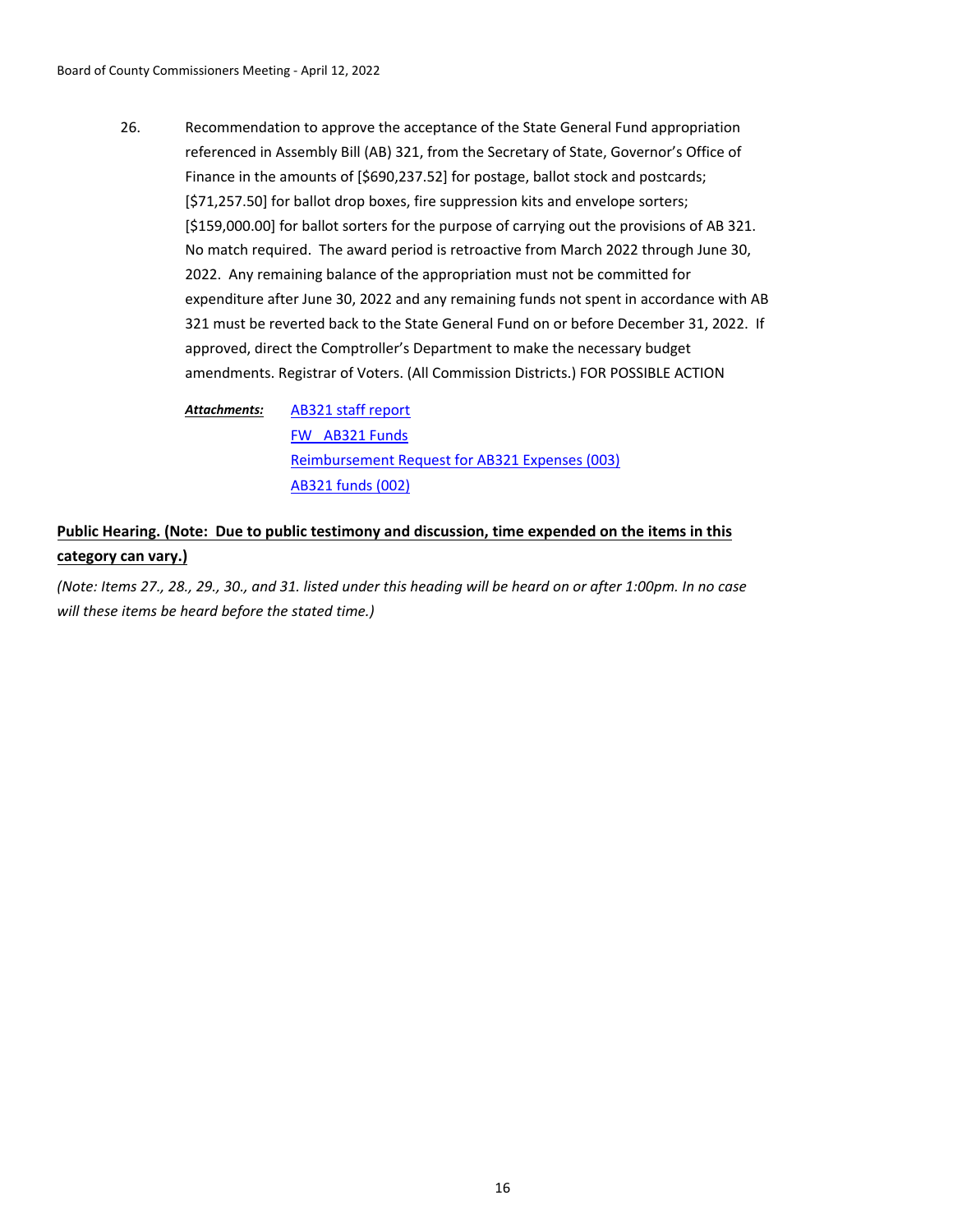Public Hearing: Appeal of the Washoe County Board of Adjustment's denial of Variance Case Number WPVAR21-0004 (Birta Front Yard Setback Reduction) which sought a variance to reduce the required front yard setback from 15 feet to 8 feet to facilitate the addition of a two-car garage and a one-car carport at ground level and a new master bedroom suite on the floor above. 27.

The applicants are Robert and Diana Birta, the project is located at 919 Jennifer Street, at its intersection with Bridger Court in Incline Village. The Assessor's Parcel Number is 125-361-12. The parcel of land is approximately 0.32 acres in size with a master plan designation and regulatory zone of Incline Village #5, within the Tahoe Area Plan. Variances are authorized in Article 804 of the Washoe County Development Code. Community Services. (Commission District 1.) FOR POSSIBLE ACTION

*Attachments:*

[BCC 4-12-22 - Staff Report - Appeal WPVAR21-0004 Birta Front](http://washoe-nv.legistar.com/gateway.aspx?M=F&ID=668e5c93-eae6-4588-97a8-fc9e946ed1de.doc)  Yard Setback Reduction [BCC 4-12-22 - Attachment A - WPVAR21-0004 BOA Action Order](http://washoe-nv.legistar.com/gateway.aspx?M=F&ID=dcf4e466-da6d-480f-888c-c9f2c3c3fd02.pdf) [BCC 4-12-22 - Attachment B - WPVAR21-0004 BOA Staff Report](http://washoe-nv.legistar.com/gateway.aspx?M=F&ID=05a5460a-f0bf-44dc-93da-13db6eba7264.pdf) [BCC 4-12-22 - Attachment C - BOA Partial Minutes 2-3-22](http://washoe-nv.legistar.com/gateway.aspx?M=F&ID=bed28496-0404-4965-b9ec-99116a9e1c30.pdf) [BCC 4-12-22 - Attachment D - WPVAR21-0004 Possible](http://washoe-nv.legistar.com/gateway.aspx?M=F&ID=28e0dc26-15f1-44c7-b83a-c76e73f72eb3.pdf)  **Conditions** [BCC 4-12-22 - Attachment E - WPVAR21-0004 Appeal Application](http://washoe-nv.legistar.com/gateway.aspx?M=F&ID=bf114560-27d1-4c6d-abfb-c1742cd774ca.pdf) [BCC 4-12-22 - Attachment F - Video Recording of BOA Meeting](http://washoe-nv.legistar.com/gateway.aspx?M=F&ID=9ab601ba-c80b-43be-952e-d78494603577.pdf) [BCC 4-12-22 - Attachment G - WPVAR21-0004 Staff Presentation](http://washoe-nv.legistar.com/gateway.aspx?M=F&ID=1ff95407-6902-4246-a335-2caa7835bfbd.pdf)  2-3-22 BOA [BCC 4-12-22 - Attachment H - Robert Angres Letter Jan 28, 2022](http://washoe-nv.legistar.com/gateway.aspx?M=F&ID=ecded4fc-4be9-426b-ad37-27086858343b.pdf) [BCC 4-12-22 - Attachment I - Documents from Applicant Revised](http://washoe-nv.legistar.com/gateway.aspx?M=F&ID=a4a59f96-2938-4159-9f6b-15cb7b6f5e67.pdf)  3-15-22 [BCC 4-12-22 - Attachment J - Appeal Brief to Washoe County](http://washoe-nv.legistar.com/gateway.aspx?M=F&ID=53c31bbb-0d49-4c7b-9e58-ca6cb7114fd2.pdf)  Commission Submitted by Robert Angres 3-10-22 [BCC 4-12-22 - Staff Presentation - WPVAR21-0004 Birta Appeal](http://washoe-nv.legistar.com/gateway.aspx?M=F&ID=f17deca6-0491-44c9-b87f-c4eb6283144c.pdf) [BCC 4-12-22 - Appellant Presentation1\\_BIRTA APPEAL \(04.06.22\)](http://washoe-nv.legistar.com/gateway.aspx?M=F&ID=72b1b8a7-b104-4cdf-a100-399003da68c2.pdf) (First) 1 - 11 [BCC 4-12-22 - Appellant Presentation2\\_BIRTA APPEAL \(04.06.22\)](http://washoe-nv.legistar.com/gateway.aspx?M=F&ID=74f301d3-b00f-4c9c-bb3d-211e77a23868.pdf) (Second) 12 - 22 [BCC 4-12-22 - Appellant Presentation3\\_BIRTA APPEAL \(04.06.22\)](http://washoe-nv.legistar.com/gateway.aspx?M=F&ID=f729dbc1-6eb9-4bab-8d3e-375a8567c66b.pdf)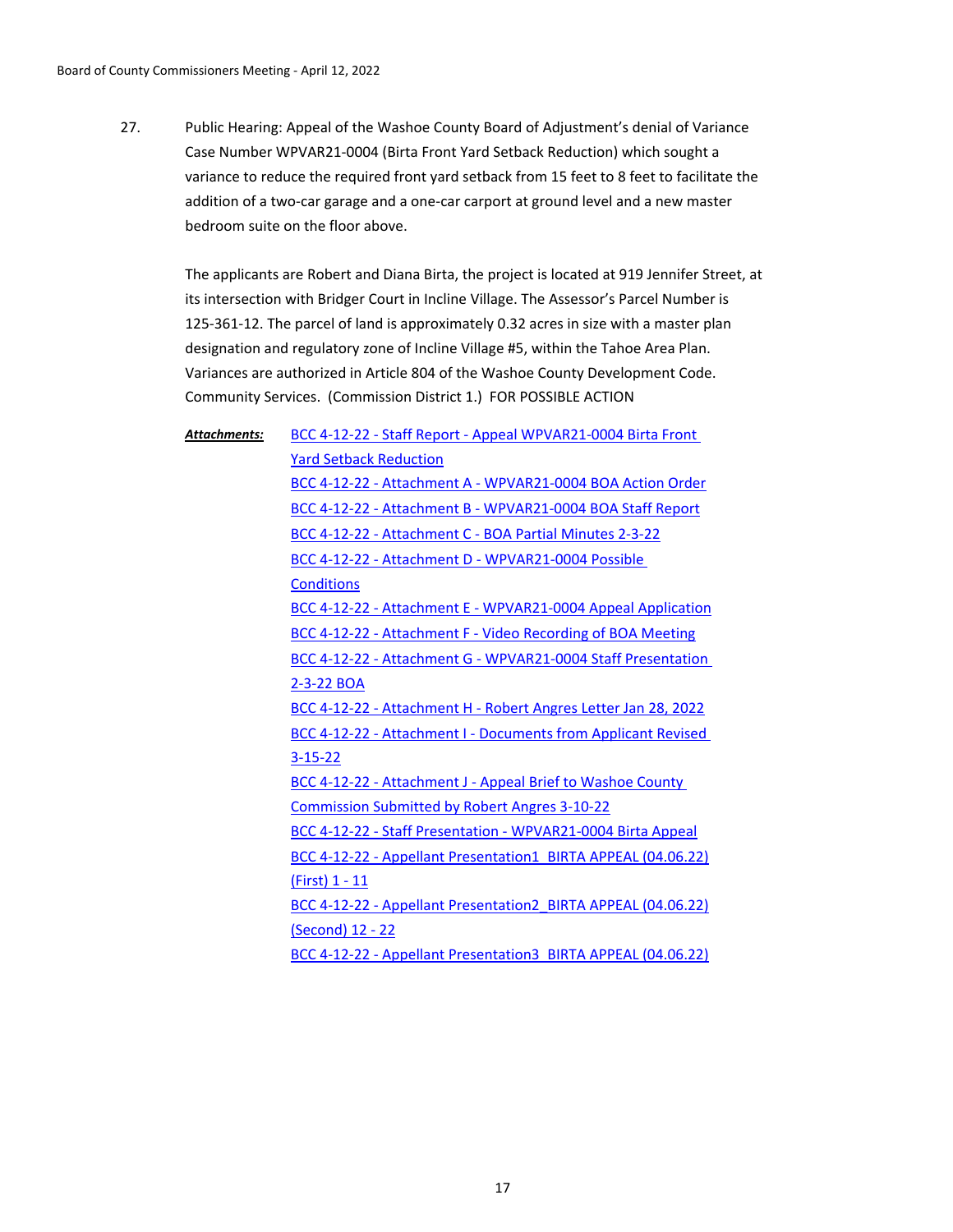Public hearing: Appeal of the Washoe County Board of Adjustment's denial of: 1. Special Use Permit Case Number WSUP21-0036 (Silver Circle Ranch) to allow for a commercial horse boarding stable for 25 horses and for grading of 6,000 cubic yards for an indoor riding arena; and 28.

> 2. Administrative Permit Case Number WADMIN21-0016 (Silver Circle Ranch) for an 11,580 SF indoor riding arena structure that is larger than the existing 1,120 SF main residence

The applicant for the special use permit and administrative permit is Pro Pony LLC, owner of 3400 Holcomb Ranch Lane (APN: 040-670-12).

There are two appellants: (1) the applicant Pro Pony, LLC, and (2) Michael Cabrera on behalf of Jill Brandin.

The Board of County Commissioners (Board) may affirm, reverse or modify the decision of the Board of Adjustment. If the Board modifies or reverses, it may remand the matter back to the Board of Adjustment with instructions. Community Services. (Commission District 2.) FOR POSSIBLE ACTION

[BCC 4-12-22 Staff Report - Appeal WSUP21-0036 &](http://washoe-nv.legistar.com/gateway.aspx?M=F&ID=6b5d9b1f-eb51-4f35-bd47-3fec4150a462.doc)  WADMIN21-0016 Silver Circle Ranch [BCC 4-12-22 - Attachment A - Appeals](http://washoe-nv.legistar.com/gateway.aspx?M=F&ID=65c7999a-20c5-490d-9d39-d36b3748f052.pdf) [BCC 4-12-22 - Attachment B - BOA Action Order](http://washoe-nv.legistar.com/gateway.aspx?M=F&ID=8d9ad4b0-bfee-4bc4-be74-711ea19e7ff1.pdf) [BCC 4-12-22 - Attachment C - BOA Staff Report](http://washoe-nv.legistar.com/gateway.aspx?M=F&ID=326f92fa-af57-4841-9b41-a9488ebce86c.pdf) [BCC 4-12-22 - Attachment D - BOA Minutes 2-3-22](http://washoe-nv.legistar.com/gateway.aspx?M=F&ID=ae9d8a67-c8a1-427c-8632-8410307336f2.pdf) [BCC 4-12-22 - Attachment E - Public Comment](http://washoe-nv.legistar.com/gateway.aspx?M=F&ID=aff38d73-6b1b-4c95-bd68-9466d95df85f.pdf) [BCC 4-12-22 - Attachment F - BOA Staff and Applicant](http://washoe-nv.legistar.com/gateway.aspx?M=F&ID=9292d78f-b0c6-4ff5-9682-bf747038693c.pdf)  **Presentations** [BCC 4-12-22 - Attachment G - Video Recording of BOA Meeting](http://washoe-nv.legistar.com/gateway.aspx?M=F&ID=cec8d6e7-07ca-4ce6-9121-fe1beff80e8c.pdf) [BCC 4-12-22 - Attachment H - Memorandum on Standing for](http://washoe-nv.legistar.com/gateway.aspx?M=F&ID=696e9349-6ca0-4218-b7a3-d38da5b57ad0.pdf)  WSUP21-0036 and WADMIN21-0016 BCC 4-12-22 - Letter from Alex [Velto\\_2022.4.4.LetterReBrandinStanding.FINAL](http://washoe-nv.legistar.com/gateway.aspx?M=F&ID=bc9c1c98-01c9-4cc0-b754-eacceb4b15c4.pdf) [BCC 4-12-22 - Staff Presentation Silver Circle Ranch Appeal](http://washoe-nv.legistar.com/gateway.aspx?M=F&ID=7c65cd02-11dc-4aa2-ac15-b5e03c20f9a1.pdf) [4.12.22\\_CountyPresentationFinal](http://washoe-nv.legistar.com/gateway.aspx?M=F&ID=ac9b7cdf-8666-453c-9c94-c45be5a8fe5f.pdf) *Attachments:*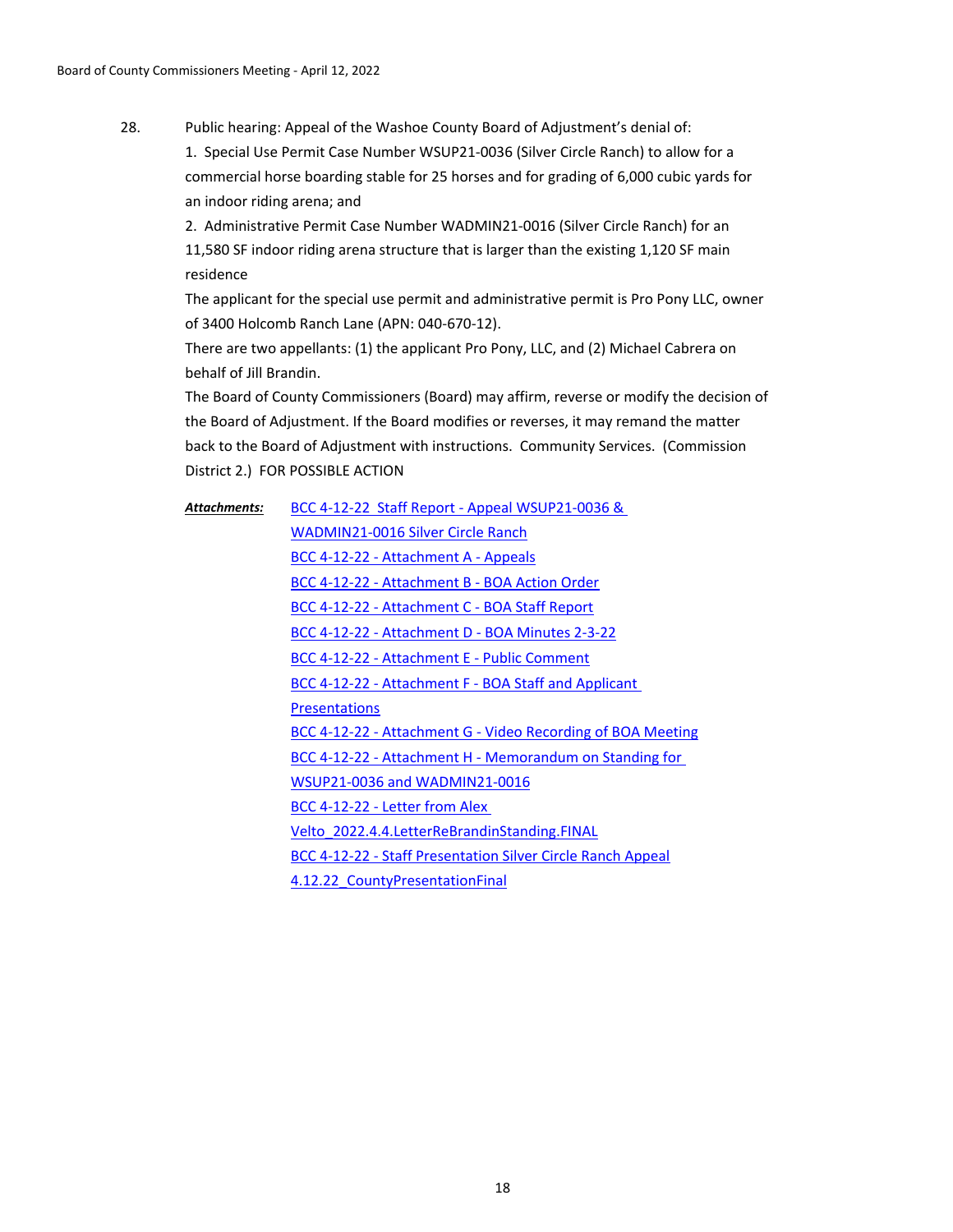Public Hearing: Master Plan Amendment Case Number WMPA21-0008 & Regulatory Zone Amendment Case Number WRZA21-0005 (Highland Village Phase II). 29.

### Recommendation to:

(1) Amend the Washoe County Master Plan, Sun Valley Area Plan Appendix C - Maps, to reconfigure the boundaries of the Suburban Residential master plan designation, decreasing that designation from 16.7 to 14.7 acres; and reconfigure the boundaries of the Rural master plan designation, increasing that designation from 1.67 to 3.68 acres on three adjacent parcels (APN's 508-020-04, -42 & -44). If adopted, the master plan amendment will take effect after a determination of conformance with the Truckee Meadows Regional Plan by the Truckee Meadows Regional Planning Commission; and

(2) Approve, subject to final approval of the associated master plan amendment and a favorable conformance review by the Truckee Meadows Regional Planning Commission, a regulatory zone amendment to the Sun Valley Regulatory Zone Map to change the regulatory zone on 3 parcels from 16.706 acres of Low Density Suburban (LDS) and 1.676 acres of General Rural (GR) to 14.702 acres of High Density Suburban (HDS) and 3.68 acres of GR on 18.382 acres, and reconfigure the boundaries of the proposed HDS and GR zones on the three adjacent parcels (APN's 508-020-04, -42 & -44).

The Board of County Commissioners may adopt the proposed amendments, may further modify the proposed master plan amendment and refer the matter back to the Planning Commission for its report in accordance with NRS 278.220(4) or the proposed regulatory zone amendment, or may deny the proposed amendments after the public hearing.

If approved, the Board must authorize the chair to sign the resolution(s) to this effect. Community Services. (Commission District 5.) FOR POSSIBLE ACTION

[BCC 4-12-22 - Staff Report - WMPA21-0008 \\_WRZA21-0005](http://washoe-nv.legistar.com/gateway.aspx?M=F&ID=a44ffb17-e2cf-4e9b-befd-617c9b74bc2c.doc)  Highland Village Phase II [BCC 4-12-22 - Attachment A - WMPA21-0008 Resolution](http://washoe-nv.legistar.com/gateway.aspx?M=F&ID=dcbe1a3f-5bc1-4e39-9372-dd75de148216.pdf) [BCC 4-12-22 - Attachment B - WRZA21-0005 Resolution](http://washoe-nv.legistar.com/gateway.aspx?M=F&ID=347127ad-2add-4cd9-9268-fbbab33cba56.pdf) [BCC 4-12-22 - Attachment C - PC MPA Resolution](http://washoe-nv.legistar.com/gateway.aspx?M=F&ID=820028ae-4e11-4020-9ff3-bb7731d12bde.pdf) [BCC 4-12-22 - Attachment D - PC RZA Resolution](http://washoe-nv.legistar.com/gateway.aspx?M=F&ID=8b9afa55-3761-4337-a070-394a2fa28bc6.pdf) [BCC 4-12-22 - Attachment E - PC Staff Report](http://washoe-nv.legistar.com/gateway.aspx?M=F&ID=058360d7-e2b9-417c-9e75-060465d9c563.pdf) [BCC 4-12-22 - Attachment F - PC Minutes](http://washoe-nv.legistar.com/gateway.aspx?M=F&ID=3ac8c29f-cd3b-4cbe-8a07-e8e937d9356a.pdf) [BCC 4-12-22 - WMPA21-0008 & WRZA21-0005 Staff](http://washoe-nv.legistar.com/gateway.aspx?M=F&ID=a2bcebec-d28d-40e6-a08f-de694447b656.pdf)  **Presentation** *Attachments:*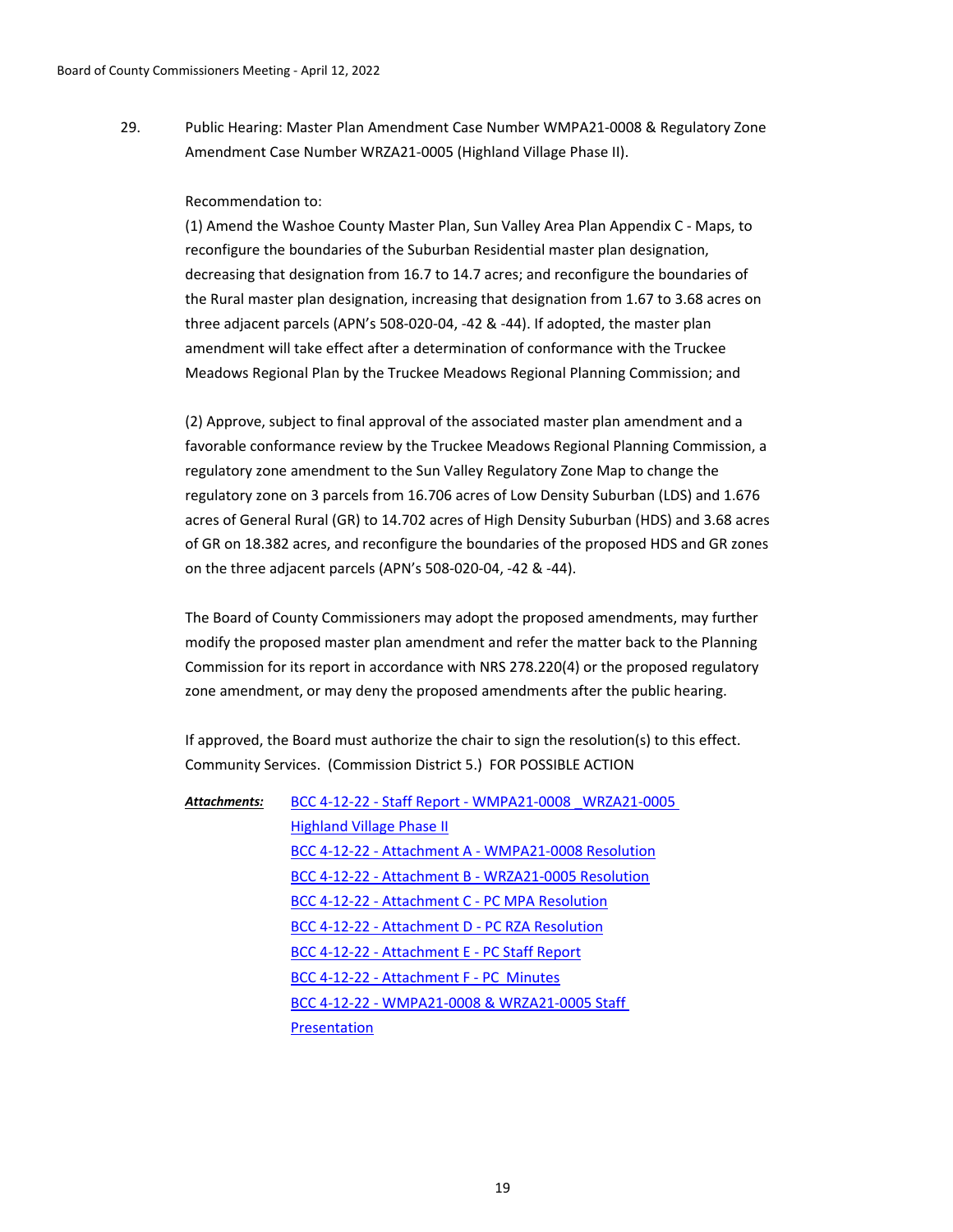Public hearing pursuant to NRS 277.050, to consider any objections to Resolution of Intent R22-47 to execute the following right-of-way acquisition deeds and easement deeds between Washoe County and the Regional Transportation Commission to support the Sky Vista Widening Project: a right-of-way acquisition totaling ±18 square feet and a temporary construction easement totaling ±445 square feet on APN 550-020-19; a temporary construction easement totaling ±48,364 square feet, a drainage easement totaling ±2,553 square feet, and a public use easement totaling ±276 square feet on APN 550-020-21; a right-of-way acquisition totaling ±14,458 square feet, a temporary construction easement totaling ±22,549 square feet, a drainage easement totaling ±10,770 square feet, and a public use easement totaling ±2,737 square feet on APN 550-020-22, part of North Valleys Regional Park [at the appraised value of \$38,980.00 or through a transfer of land valued equal to or greater than the appraised value that meets Land and Water Conservation Fund grant criteria and is approved by Community Services Department staff]; possible approval of said easement and acquisition deeds; and, if approved, authorize the Chair to execute the deeds to that effect. Community Services. (Commission District 5.) FOR POSSIBLE ACTION 30.

| Attachments: | BCC 04-12-22 - Staff Report - Sky Vista Easements and ROW    |
|--------------|--------------------------------------------------------------|
|              | <b>Acquisitions</b>                                          |
|              | BCC 04-12-22 - Partial Acquisition GBS Deed 550-020-19 FINAL |
|              | BCC 04-12-22 - Temporary Easement Deed - 550-020-19 FINAL    |
|              | BCC 04-12-22 - Temporary Easement Deed - 550-020-21 FINAL    |
|              | BCC 04-12-22 - Permanent Easement - Drainage                 |
|              | 550-020-21 FINAL                                             |
|              | BCC 04-12-22 - Public Use Easement 550-020-21 FINAL          |
|              | BCC 04-12-22 - Partial Acquisition GBS Deed 550-020-22 FINAL |
|              | BCC 04-12-22 - Temporary Easement Deed - 550-020-22 FINAL    |
|              | BCC 04-12-22 - Permanent Easement - Drainage                 |
|              | 550-020-22 FINAL                                             |
|              | BCC 04-12-22 - Public Use Easement 550-020-22 FINAL          |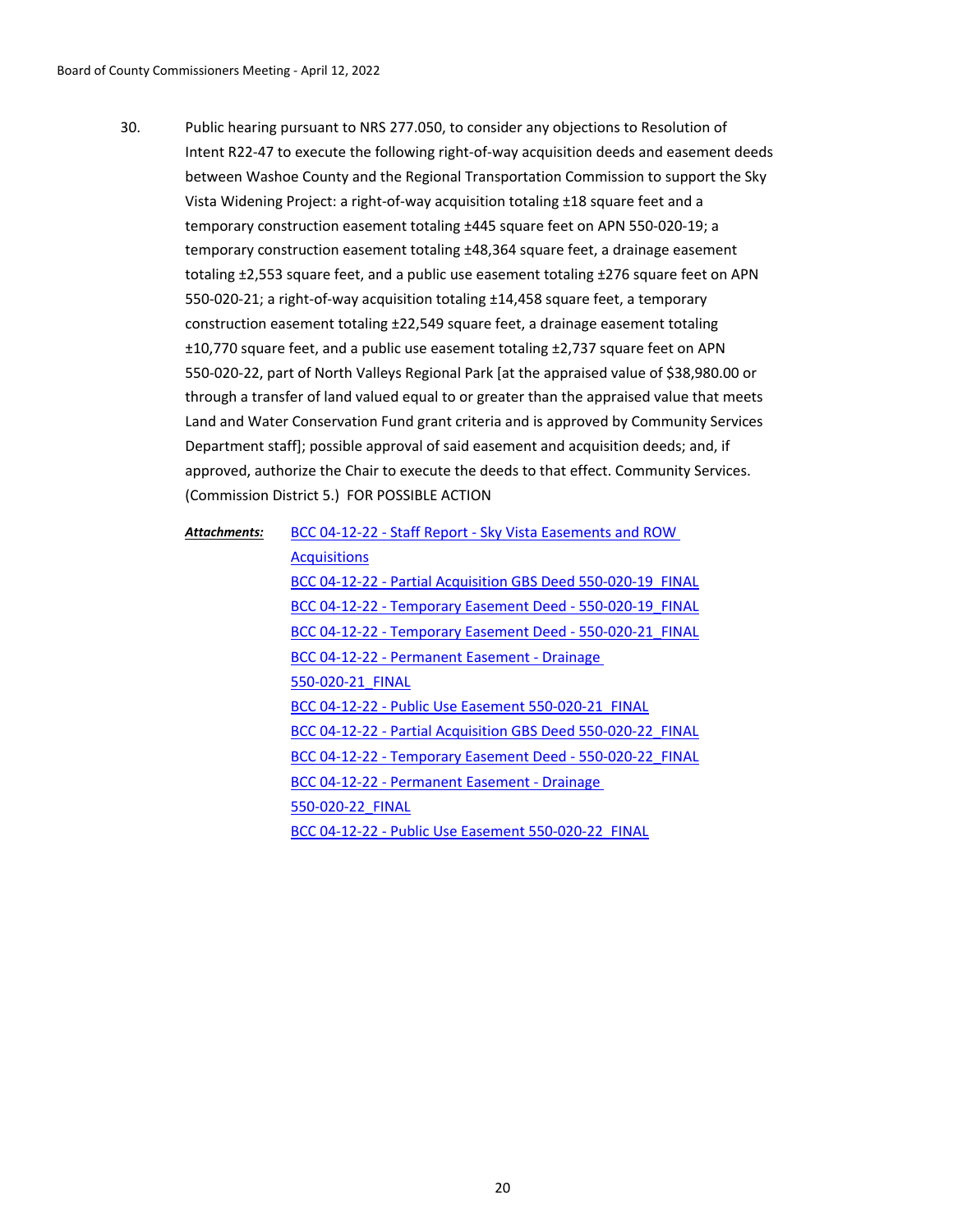Public Hearing: Adoption and second reading of an ordinance amending Washoe County Code Chapter 5- Administration and Personnel, Chapter 490, Office of the Public Guardian- Retention of Attorney, authorizing the Washoe County Public Guardian to obtain the assistance of the Washoe County District Attorney's Office for the proper administration of guardianship cases. Approval shall not be construed to authorize the Washoe County District Attorney's Office to represent protected persons directly, including but not limited to any ancillary matters of a private nature such as divorce, trust or estate administration, bankruptcy, criminal defense, civil suits such as breach of contract or tort, or otherwise. Approval shall apply retroactively to any representation heretofore provided by the Washoe County District Attorney's Office to the Washoe County Public Guardian, and for other matters necessarily connected therewith and pertaining thereto. Manager's Office. (All Commission Districts.) FOR POSSIBLE ACTION 31.

[DA PG Ordinance 2022 adoption](http://washoe-nv.legistar.com/gateway.aspx?M=F&ID=b0faf920-bbb4-442c-adce-269f13308bb6.doc) [chapter 5 ordinance standing authority in guardianship cases](http://washoe-nv.legistar.com/gateway.aspx?M=F&ID=f6939df2-1ffb-4e45-abaf-5b2b774082b6.docx) [Formatted PG Proposed Ordinance](http://washoe-nv.legistar.com/gateway.aspx?M=F&ID=a4fbf619-0aa0-4d1b-9326-5f9e6d25cb06.docx) *Attachments:*

## **End Of Scheduled Public Hearings**

- 32. Public Comment. Comment heard under this item will be limited to three minutes per person and may pertain to matters both on and off the Commission agenda. The Commission will also hear public comment during individual action items, with comment limited to three minutes per person. Comments are to be made to the Commission as a whole.
- 33. Commissioners'/County Manager's announcements, reports and updates to include boards and commissions updates, requests for information or topics for future agendas. (No discussion among Commissioners will take place on this item.)

### **Adjournment**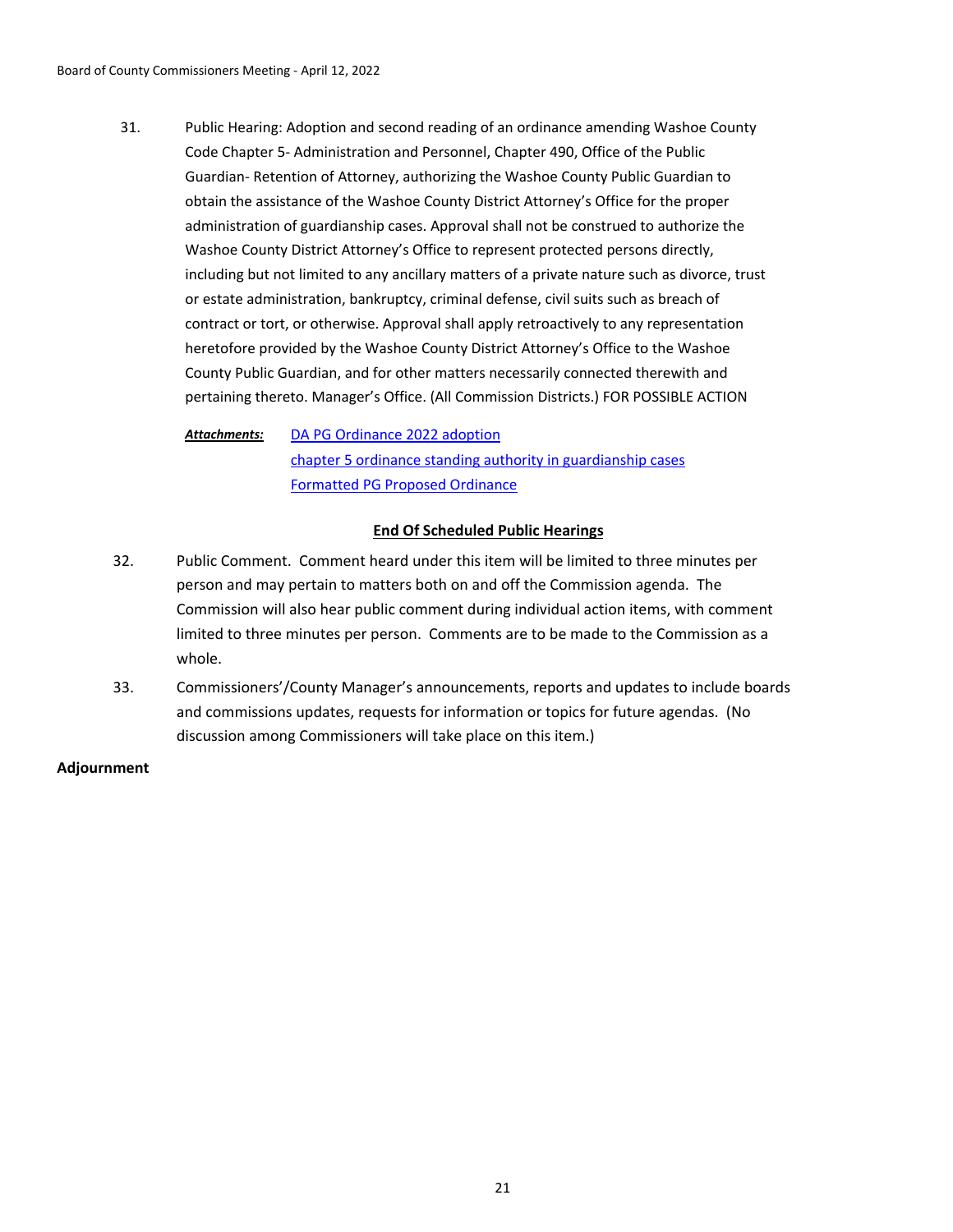Various boards/commissions the Washoe County Commissioners may be a member of or liaison to:

### Chair Hartung

- Community Homelessness Advisory Board (alternate)
- EDAWN (Economic Development Authority of Western Nevada)
- Nevada Association of Counties Board of Directors (NACO)
- Regional Transportation Commission
- Truckee Meadows Regional Planning Agency Governing Board
- Truckee Meadows Water Authority Board
- Truckee River Flood Management Authority
- Washoe County Stadium Authority
- Washoe County Investment Committee
- Western Regional Water Commission

### Vice-Chair Hill

Community Homelessness Advisory Board Downtown Reno Business Improvement District EDAWN (Economic Development Authority of Western Nevada) (alternate) Nevada Tahoe Conservation District Board of Supervisors Regional Transportation Commission (alternate) Tahoe Prosperity Center Board of Directors Tahoe Regional Planning Agency Governing Board Tahoe Transportation District Board of Directors Tahoe Transportation Commission Truckee Meadows Regional Planning Agency Governing Board Truckee Meadows Water Authority Board Truckee River Flood Management Authority Washoe County Internal Audit Committee (alternate) Washoe County Investment Committee Washoe County Legislative Liaison Washoe County Stadium Authority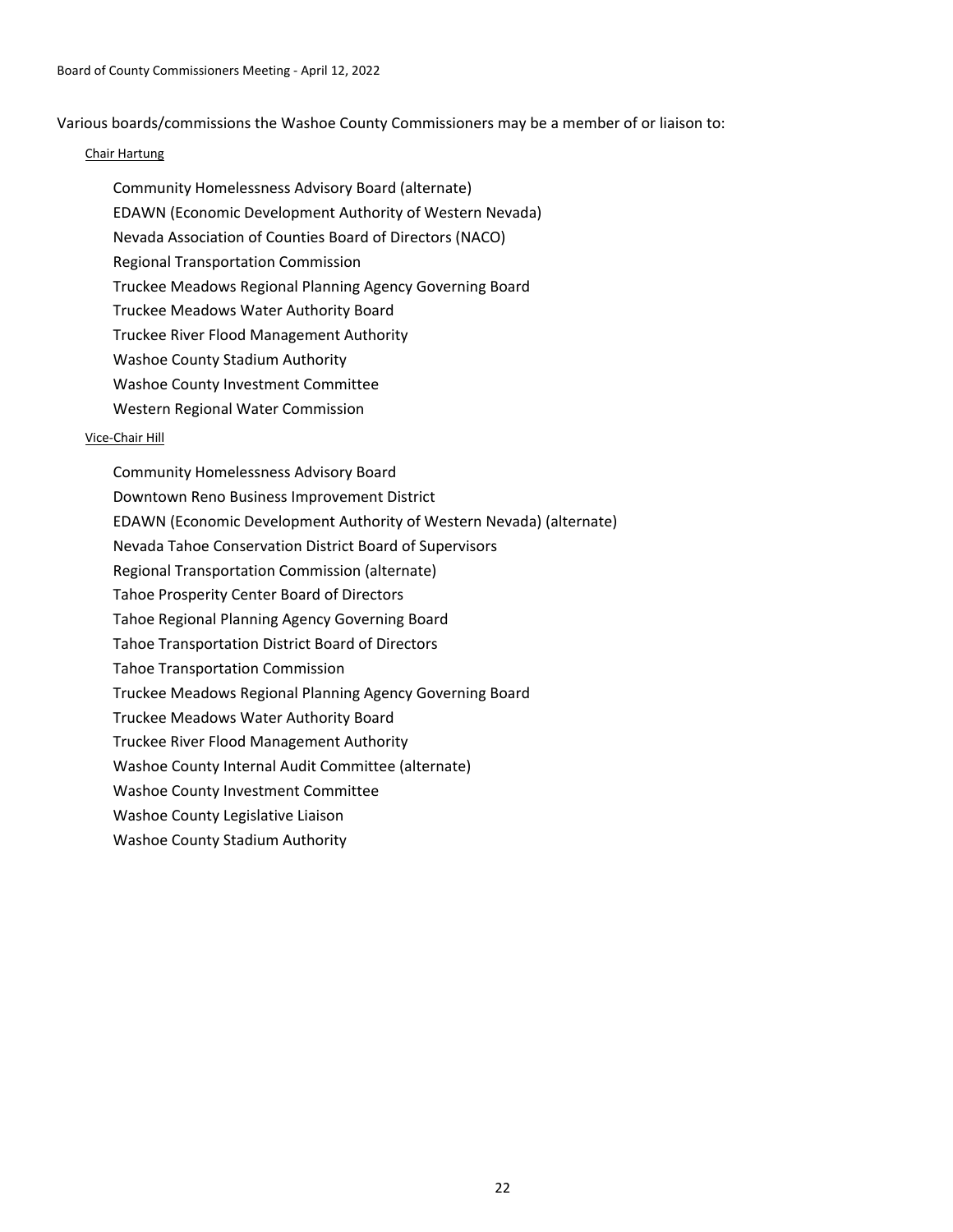### Commissioner Lucey

Community Homelessness Advisory Board Nevada Association of Counties Board of Directors (NACO) Regional Transportation Commission Reno-Sparks Convention & Visitors Authority Tahoe Regional Planning Agency Governing Board (alternate) Tahoe Transportation District Board of Directors (alternate) Tahoe Transportation Commission (alternate) Truckee Meadows Water Authority Board (alternate) Truckee River Flood Management Authority (alternate) Washoe County Criminal Justice Advisory Committee Washoe County District Board of Health Washoe County Legislative Liaison Washoe County School District Capital Funding Protection Committee Washoe County School District Oversight Panel Washoe County Stadium Authority (alternate) Western Nevada Development District (WNDD) (alternate) Western Regional Water Commission

### Commissioner Jung

Washoe County Animal Services Advisory Board Downtown Reno Business Improvement District (alternate) Nevada Tahoe Conservation District Board of Supervisors (alternate) Nevadaworks (alternate) Regional Transportation Commission (alternate) Truckee Meadows Water Authority Board (alternate) Truckee River Flood Management Authority (alternate) Washoe County Open Space and Regional Parks Commission Liaison Washoe County Senior Services Advisory Board Liaison Washoe County Stadium Authority (alternate)